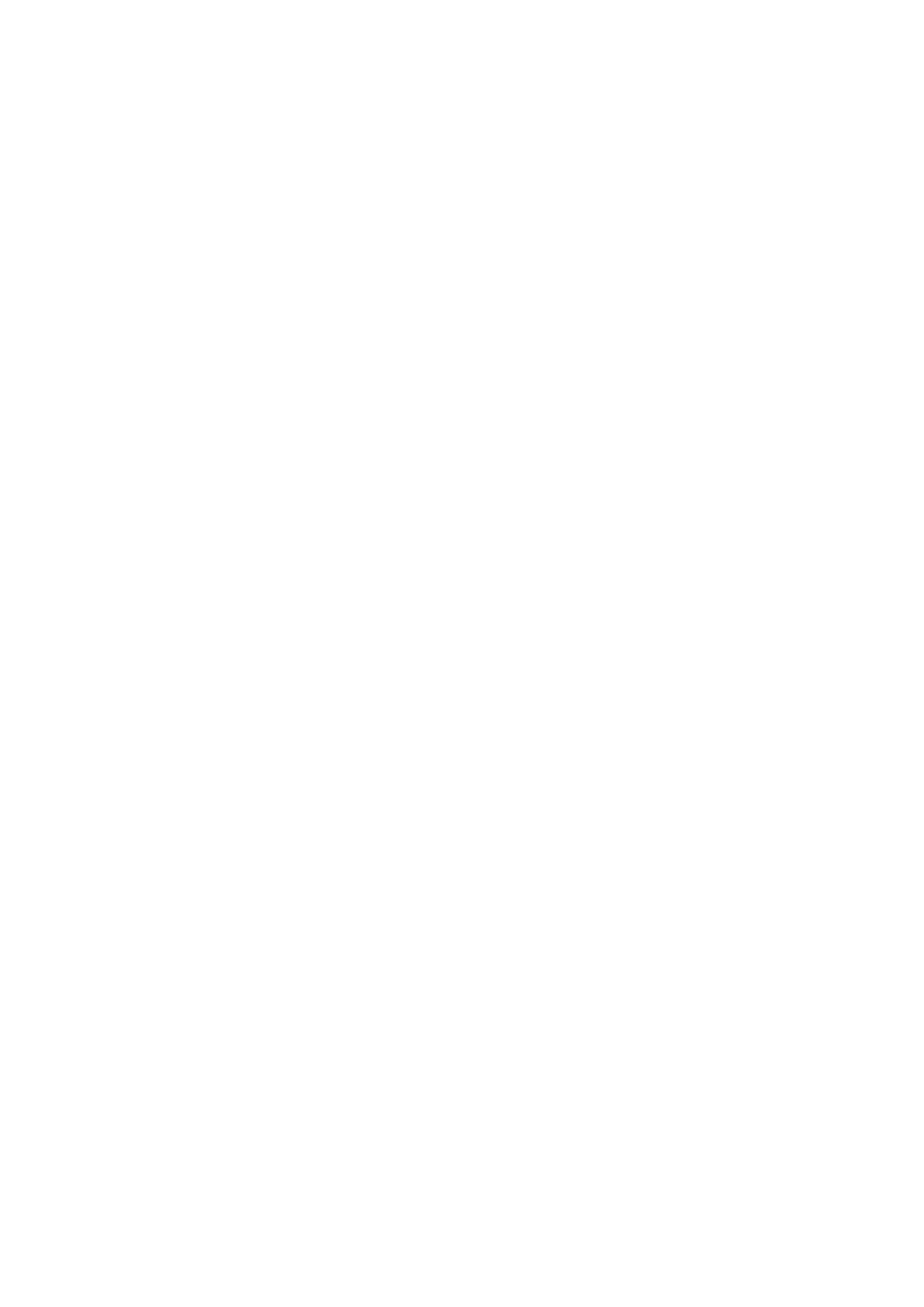

# Midwifery supervision and regulation

A report by the Health Service Ombudsman of an investigation into a complaint from Ms Q and Mr R about the North West Strategic Health Authority

Presented to Parliament pursuant to Section 14(4) of the Health Service Commissioners Act 1993

Ordered by the House of Commons to be printed on 10 December 2013

HC 863

London: The Stationery Office

£8.75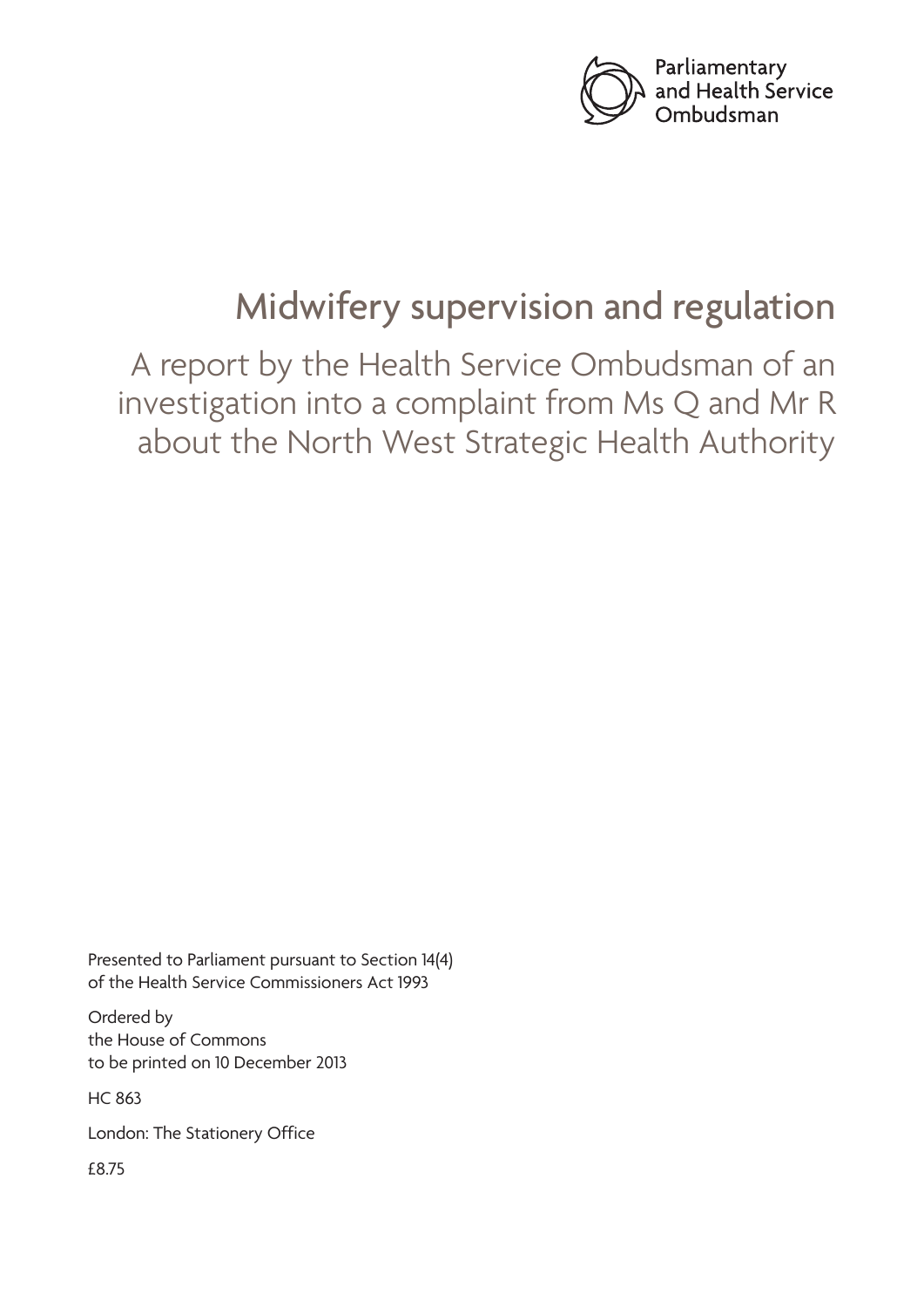© Parliamentary and Health Service Ombudsman (2013).

The text of this document (this excludes, where present, the Royal Arms and all departmental and agency logos) may be reproduced free of charge in any format or medium providing that it is reproduced accurately and not in a misleading context

The material must be acknowledged as Parliamentary and Health Service Ombudsman copyright and the document title specified. Where third party material has been identified, permission from the respective copyright holder must be sought.

Any enquiries regarding this publication should be sent to us at phso.enquiries@ombudsman.org.uk.

You can download this publication from our website at www.ombudsman.org.uk.

ISBN: 9780102987300

Printed in the UK for The Stationery Office Limited

on behalf of the Controller of Her Majesty's Stationery Office

ID P002607035 12/13

Printed on paper containing 75% recycled fibre content minimum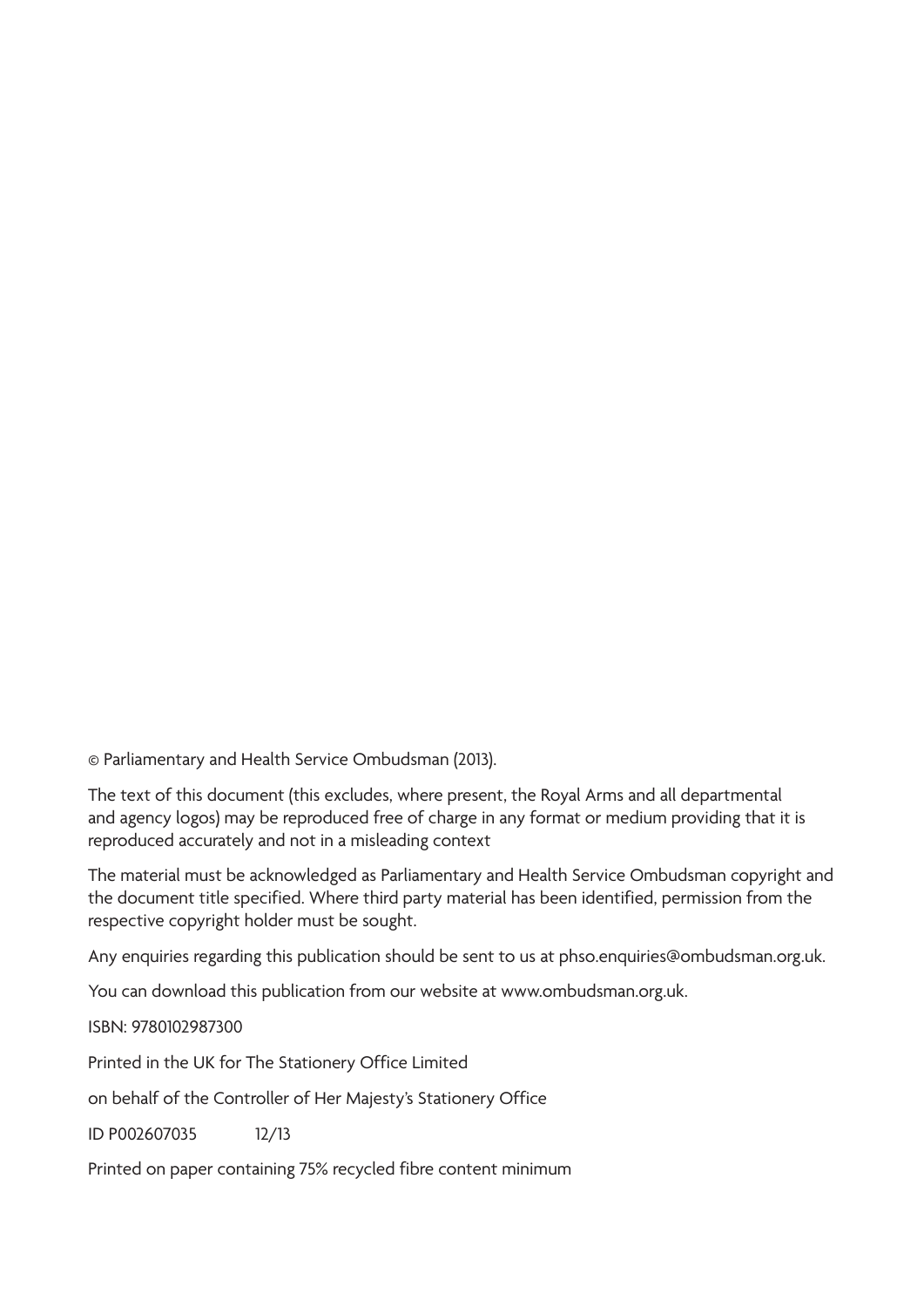# **Contents**

| Foreword                                             | $\overline{2}$ |
|------------------------------------------------------|----------------|
| Summary                                              | $\mathsf{3}$   |
| The complaint                                        | $\overline{4}$ |
| Our decision                                         | $\overline{4}$ |
| The Health Service Ombudsman's jurisdiction and role | 5              |
| How we decided whether to uphold this complaint      | 5              |
| What should have happened?                           | 6              |
| <b>Background information</b>                        | $\overline{7}$ |
| The investigation                                    | 9              |
| Our clinical advice                                  | 16             |
| <b>Findings</b>                                      | 19             |
| Recommendations                                      | 22             |
| Annex A: Background case                             | 23             |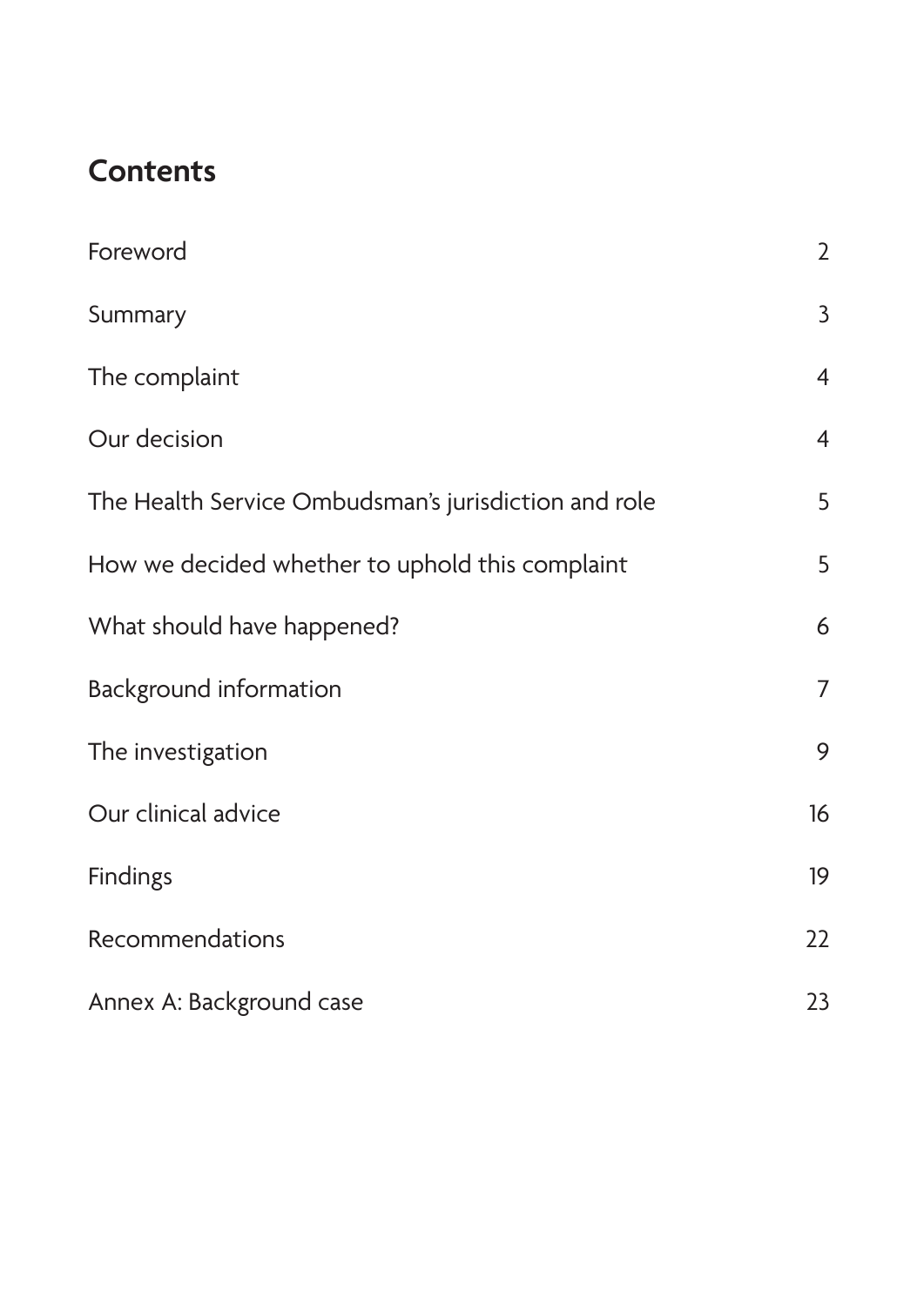## <span id="page-5-0"></span>**Foreword**

We are laying before Parliament, under section 14(4) of the *Health Service Commissioners Act 1993*, this report on an investigation into a complaint made to us as Health Service Ombudsman for England.

The report is being laid before Parliament to help others learn from the maladministration it describes.

The complaint is about the North West Strategic Health Authority (the SHA). Ms Q and Mr R complained to us that the SHA failed to carry out adequately its functions as the Local Supervising Authority (LSA) after their baby son's stillbirth at Furness General Hospital in September 2008.

This is one of three complaints we are publishing which deal with midwifery supervision and regulation under the SHA. All three cases are cited in *Midwifery supervision and regulation: recommendations for change*, which calls for changes in the interests of the safety of mothers and babies.

#### **Dame Julie Mellor, DBE Health Service Ombudsman**

December 2013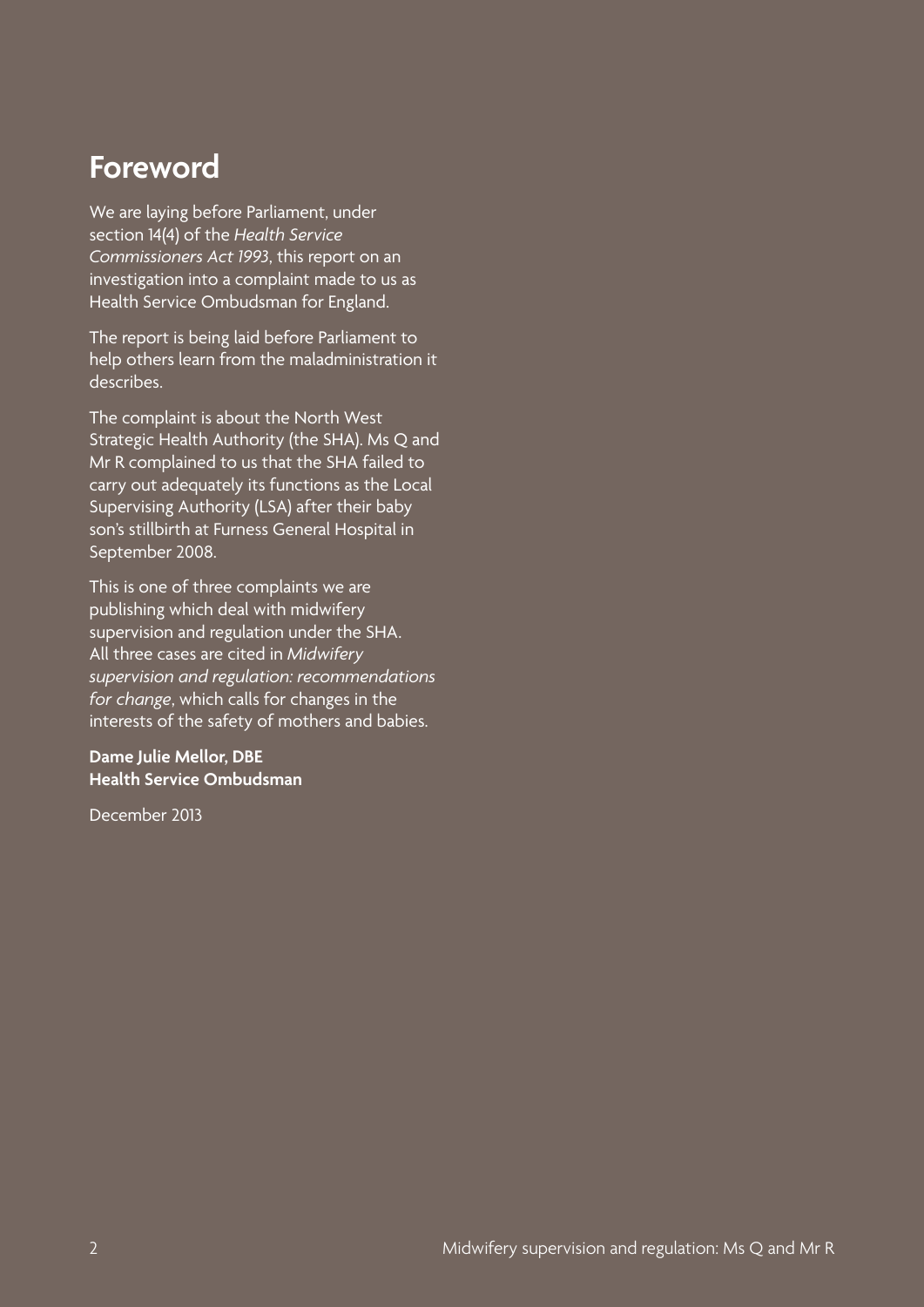## <span id="page-6-0"></span>**Summary**

## Baby Q

What happened

Ms Q went to Furness General Hospital in September 2008 and had her labour induced. There were complications during labour and, sadly, Baby Q was stillborn. The post mortem showed that Baby Q had not had enough oxygen during the birth.

Seven months later, one of the Local Supervising Authority's (LSA) Supervisors of Midwives (Midwife B) reported on her investigation into the care provided by the two midwives at the birth. She concluded that both midwives needed more training on monitoring a baby during labour. There was then a second investigation by the Trust into 11 cases in which one of the midwives had provided care. The report of this investigation recommended that the midwife should undergo supervised practice for at least 150 hours.

Ms Q and Mr R complained to us that the LSA had failed to carry out an open and effective investigation into the death of Baby Q and that the Strategic Health Authority (SHA) had not dealt with their complaint about this effectively. This added to the distress they felt as a result of their loss.

#### What we found

The supervisory investigation should have taken place in 20 days. It was seven months before it was started. The investigation was not independent and subsequent reports were not thorough. This meant that they did not identify that care fell short of relevant guidelines and good practice.

Midwife B did not identify all the failings in midwifery care given to Ms Q, and she did not establish why some actions were not carried out, for example, why the midwife had not started electronic monitoring of Baby Q's heart when it was beating faster than normal. Midwife B also did not explore in enough detail an earlier failure by one of the midwives to start electronic fetal heart monitoring. The LSA Midwifery Officer had an opportunity to explore some of the issues that had arisen from the supervisory investigations and raised a query about whether midwives were comfortable in contacting consultants, but did not follow this up. Overall, the LSA failed to carry out its functions adequately.

When Ms Q complained to us about the SHA, they said they would investigate. They tried to be open and accountable in their review but Ms Q had to wait more than a year for their response. This meant that the reassurance she might have had from their report was diluted by the delay.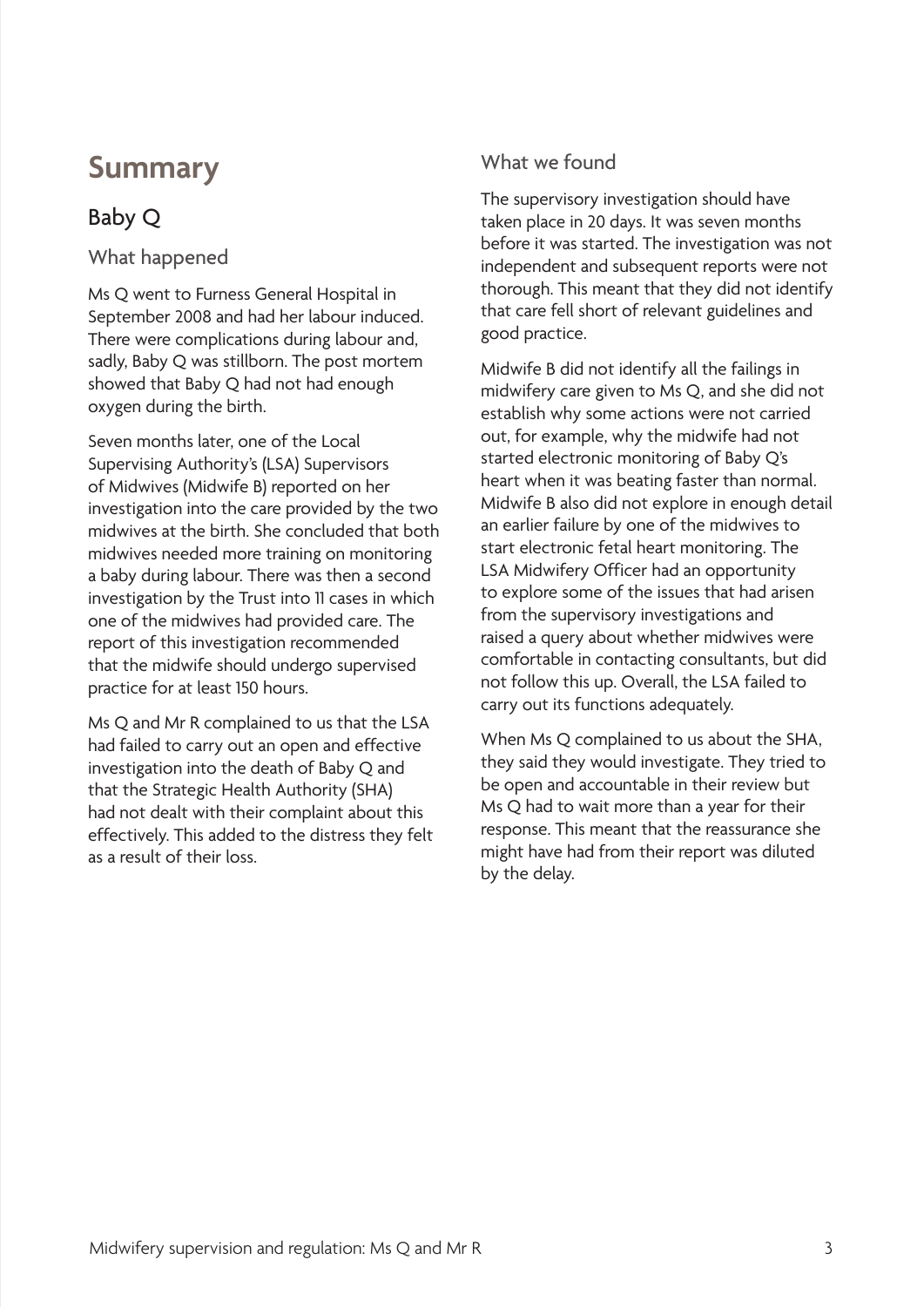# <span id="page-7-0"></span>**The complaint**

- 1. We have investigated Ms Q's and Mr R's complaint that the North West Strategic Health Authority<sup>1</sup> (the SHA) failed to carry out adequately its functions as the Local Supervising Authority2 (LSA) for midwives in relation to open and effective supervisory investigations of midwives following their baby son's stillbirth at Furness General Hospital (part of University Hospitals of Morecambe Bay NHS Foundation Trust – the Trust<sup>3</sup>) on 6 September 2008 and the death of another baby in similar circumstances in February 2004.
- 2 We have also investigated Ms Q's and Mr R's concerns that the SHA failed to deal with their complaint about this effectively.
- 3. Ms Q and Mr R complained that the failure by the LSA to properly investigate the death of their son Baby Q compounded the distress that they continue to experience as a result of their loss. They said they would like an assurance that their concerns have been addressed and that significant changes will take place to ensure that the LSA properly carries out its functions in future.

# **Our decision**

- 4. Having considered all the available evidence related to Ms Q's and Mr R's complaint about the SHA, and having taken account of the clinical advice I received, I have reached a decision.
- 5. I have found that the SHA did not carry out its functions adequately as the LSA for midwives following Baby Q's death. I have concluded that this was maladministration. I have also found maladministration in the way the SHA handled Ms Q's and Mr R's complaint.
- 6. I have found that an injustice arose to Ms Q and Mr R in consequence of this maladministration because the supervisory investigations took too long, were superficial and the recommendations did not fully address the failings that had been identified, and this undoubtedly caused Ms Q and Mr R distress. This was compounded by the knowledge that a subsequent LSA investigation recommended that Midwife C undergo a period of supervised practice. In addition, after making her complaint to the SHA, it took far too long to resolve it, despite telling her that it would respond by August 2012.
- 7. Therefore, I uphold Ms Q's and Mr R's complaint about the SHA.

- $2$  LSAs are impartial organisations responsible for ensuring statutory supervision of midwives is undertaken according to Nursing and Midwifery Council's (NMC) standards.
- $3$  The actions taken by the Trust and the clinical care provided are not part of the scope of our investigation.

At the time of the events complained about, the North West Strategic Health Authority was responsible for discharging the LSA function. Since 1 April 2013, SHAs no longer exist, and while LSA Midwifery Officers are to remain in place as before, the overall statutory responsibility for the LSA is now with NHS England.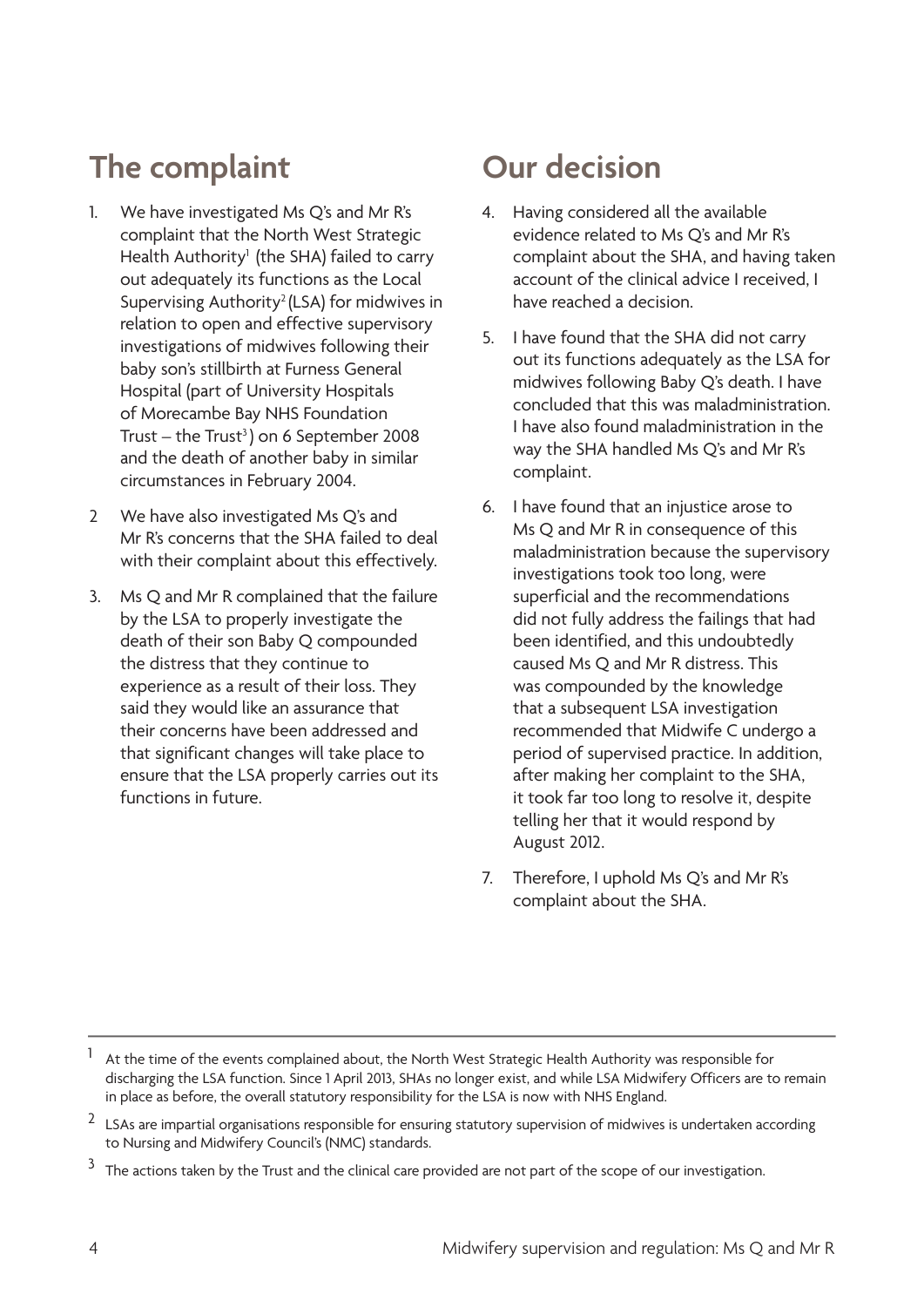# <span id="page-8-0"></span>**The Health Service Ombudsman's jurisdiction and role**

- 8. Our role<sup>4</sup> is to look at complaints about the NHS in England. We can investigate complaints about NHS organisations such as trusts, strategic health authorities, family health service providers such as GPs, and independent persons (individuals or organisations) providing a service on behalf of the NHS.
- 9. Our approach when investigating is to consider whether there is evidence to show that maladministration or service failure has happened. We then look at whether that has led to an injustice or hardship that has not been put right. If we find an injustice that has not been put right, we will recommend that the NHS take action. Our recommendations may include asking the organisation to apologise, or to pay for any financial loss, inconvenience or worry caused. We may also recommend that the organisation takes action to stop the same mistakes happening again.

# **How we decided whether to uphold this complaint**

- 10. When looking at a complaint we generally begin by comparing what happened with what should have happened. So, as well as finding out the facts of the complaint, we look at what the organisation should have been doing at the time. We look at the general principles of good administration that we think all public organisations should follow. We also look at the relevant law and policy that the organisation should have used at the time.
- 11. Once we have found out what should have happened we look at whether those things did happen or not. We look at whether the organisation's actions, or lack of them, were in line with what they should have been doing. If not, we decide whether that was so bad that it is maladministration or service failure.

<sup>4</sup> Our role is formally set out in the *Health Service Commissioners Act 1993.*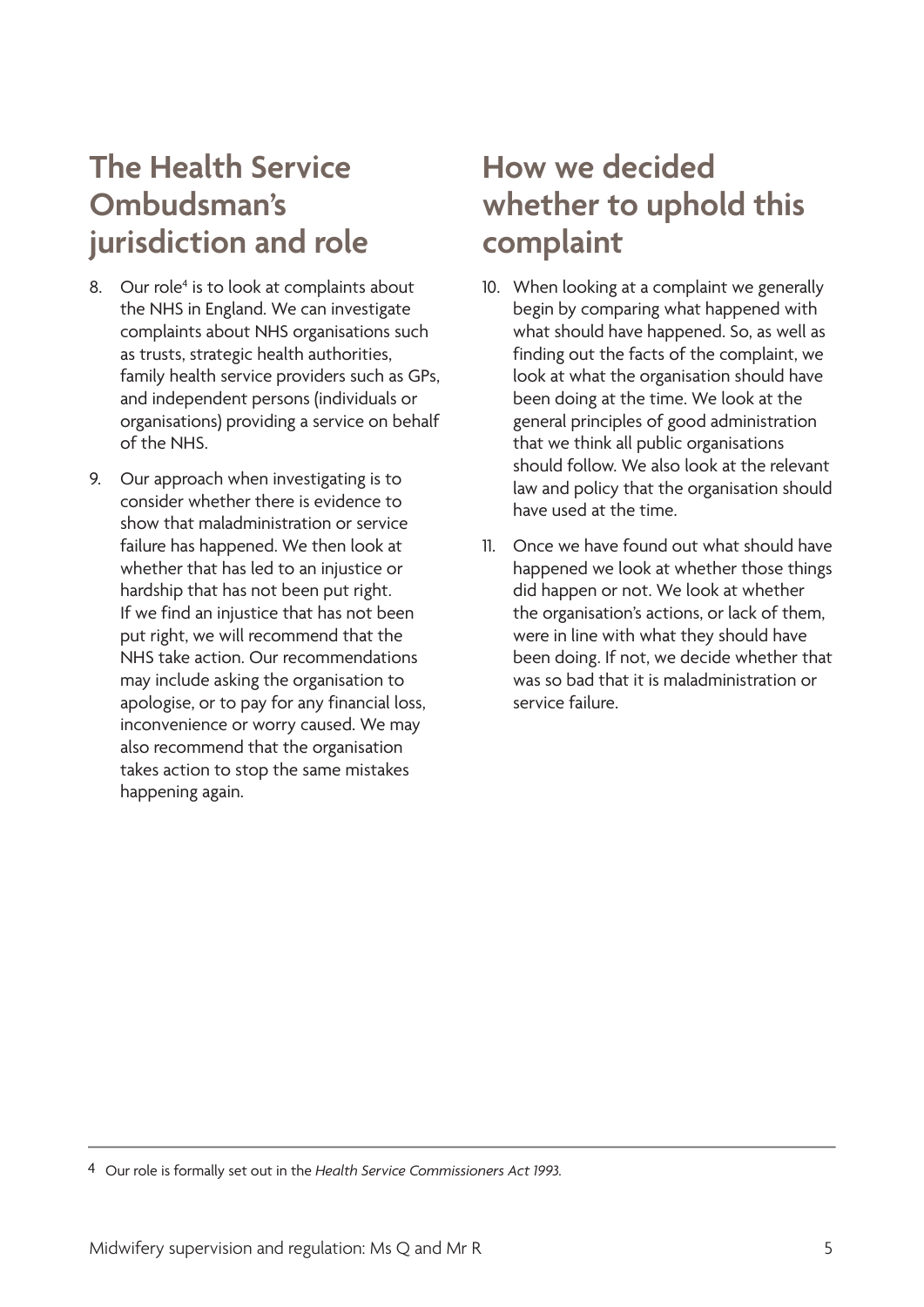# <span id="page-9-0"></span>**What should have happened?**

- 12. Our Principles of Good Administration, Principles of Good Complaint Handling and Principles for Remedy are broad statements of what public organisations should do to deliver good administration and customer service, and how to respond when things go wrong. The same six key Principles appear in each of the three documents. These six Principles are:
	- • Getting it right
	- • Being customer focused
	- • Being open and accountable
	- • Acting fairly and proportionately
	- • Putting things right, and
	- • Seeking continuous improvement.
- 13. The Principle of Good Administration particularly relevant to this complaint is:
	- *• 'Getting it right'* which among other things means that public organisations must act in accordance with recognised quality standards, established good practice or both.
- 14. Two of the Principles of Good Complaint Handling particularly relevant to this complaint are:
	- *• 'Being open and accountable'* which includes public organisations providing honest, evidence-based explanations and giving reasons for decisions. They should keep full and accurate records; and
- *• 'Acting fairly and proportionately'*  which includes ensuring that complaints are investigated thoroughly and fairly to establish the facts of the case.
- 15. In addition to these principles, there are specific standards that were relevant to our investigation of this case.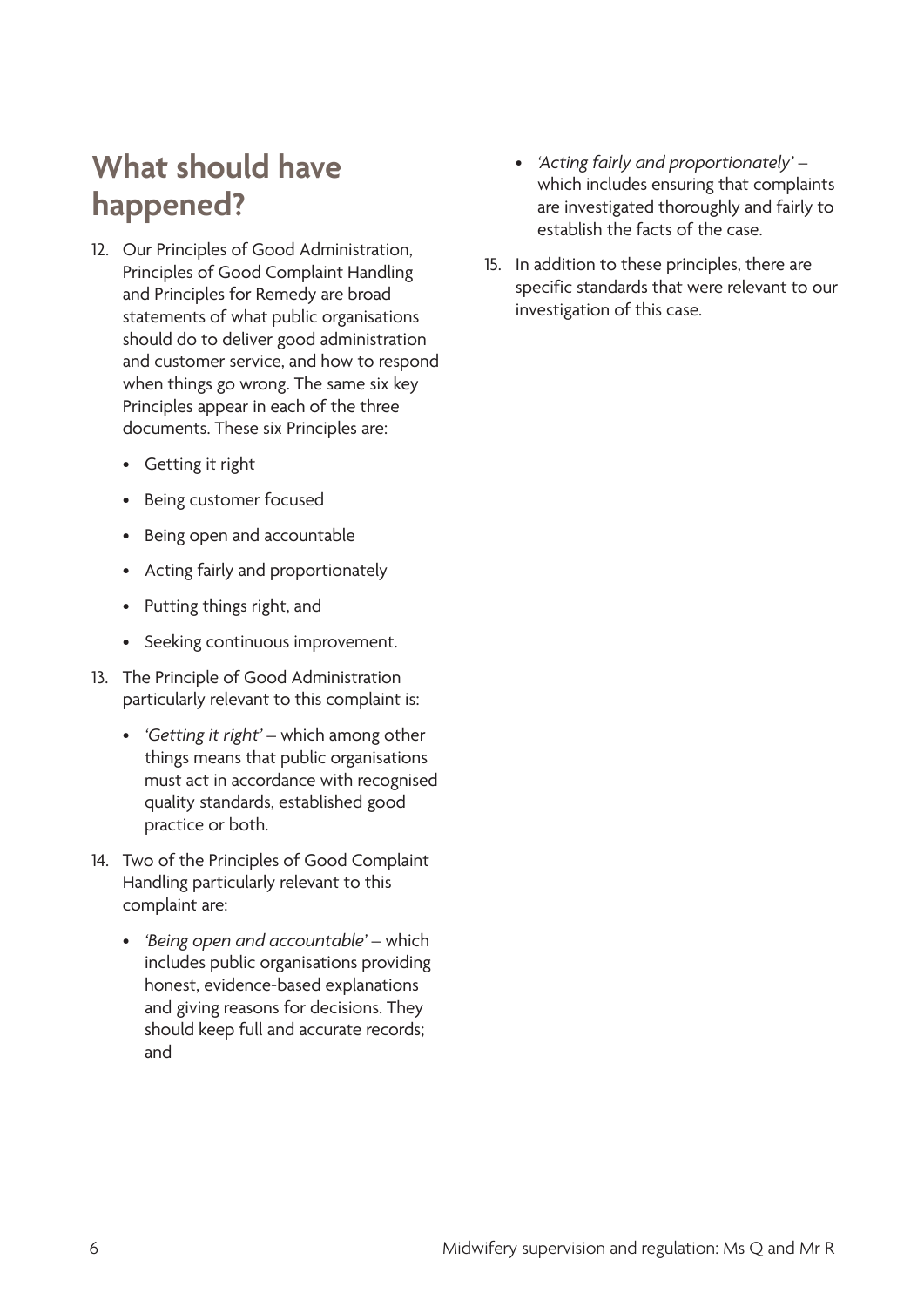# <span id="page-10-0"></span>**Background information**

- 16. Supervision is a statutory responsibility based in the Nursing and Midwifery Council's *Midwives rules and standards*  (2004). Supervision provides a mechanism for support and guidance to every midwife practising in the UK. The purpose of supervision of midwives is to protect women and babies by actively promoting a safe standard of midwifery practice. Supervision is a means of promoting excellence in midwifery care, by supporting midwives to practise with confidence, therefore preventing poor practice.<sup>5</sup>
- 17. Each Local Supervising Authority (LSA in this case the SHA) is responsible for ensuring that statutory supervision of all midwives, as required in the *Nursing and Midwifery Order* (2001) and the Nursing and Midwifery Council's *Midwives rules and standards* (2004) is exercised to a satisfactory standard within its geographical boundary. LSA arrangements differ across the UK. In 2008 in England the responsibility for the LSA function lay with the SHAs.
- 18. Each LSA appoints and employs a practising midwife to undertake the role of Local Supervising Authority Midwifery Officer<sup>6</sup> (LSAMO) who has the responsibility of ensuring that the statutory supervision of midwives is carried out to a satisfactory standard. The LSAMO is based within the SHA. The LSAMO appoints Supervisors of Midwives, who operate locally (that is, they are employed by the relevant NHS organisation) and who are directly accountable to the LSA for all matters

relating to the statutory supervision of midwives. Local frameworks exist to support the statutory function. Every midwife will have their own named Supervisor of Midwives, with whom they will have regular contact (Rule 12).

19. When an incident occurs and a decision on whether a supervisory investigation is required, the Supervisors of Midwives will discuss and decide which Supervisor will carry out the initial investigation. This Supervisor cannot be the named Supervisor of the midwife or midwives who provided the care, nor can it be a Supervisor of Midwives who provided care during the incident.

## The specific standards

The Nursing and Midwifery Council - *Standards for the supervised practice of midwives* (2007)

20. Standard 1.1 says that:

*'Following an untoward event or the recognition of circumstances indicating lack of competence, a Supervisor of Midwives, independent of any management investigation, should undertake a full supervisory investigation of untoward incidents or circumstances. This should include where necessary a risk analysis and root cause analysis.'*

21. Standard 1.2 says that:

*'Supervisory investigations should take place as soon as possible after any untoward event or circumstances, and may be initiated* 

- 5 *Modern Supervision in Action* (August 2009 NMC and LSAMO Forum UK). LSAMO stands for Local Supervising Authority Midwifery Officer.
- 6 LSAMOs are a point of contact for supervisors of midwives for advice on aspects of supervision, especially difficult or challenging situations.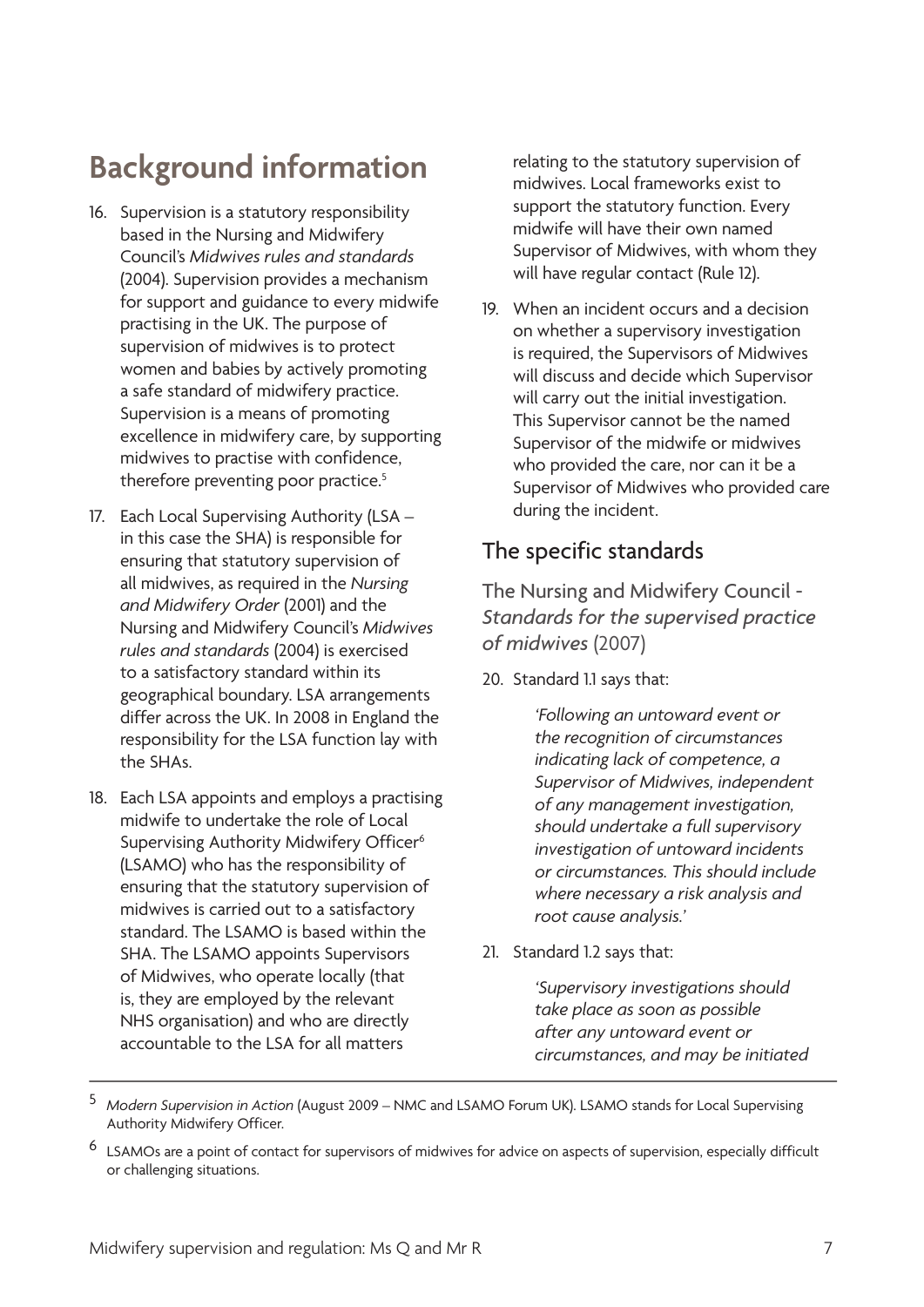*by a Supervisor of Midwives regardless of any employment processes. The Local Supervising Authority should be informed that a supervisory investigation has commenced.'*

- 22. In its explanatory notes to standard 1 (*'Investigating alleged lack of competence'*), the NMC Standards say that it is essential that a *'thorough and independent investigation of an untoward event or near miss be carried out by a Supervisor of Midwives to ensure that midwifery practice has been safe'*.
- 23. They also say that the investigating Supervisor of Midwives should not have been involved in the original incident in order to reduce any potential conflict of interest. They say that it is *'in the interest of protection of the public that such investigations take place and are concluded promptly'* and that, in general, it *'would be reasonable for a 20-day investigation period for instance, following events or receipt of complaints'*.

North West LSA *Guidance for Supervisors of Midwives*  (2005 - revised 2008)

24. The North West LSA *Guidance for Supervisors of Midwives*, 2005 (revised 2008 – the guidance) provided guidance for midwifery supervision at the time of the episode complained about. This guidance incorporated parts of the Nursing

and Midwifery Council's *Midwives rules and standards* (2004). In the section relating to *'reporting and monitoring of serious untoward incidents'* the guidance says that:a Supervisor of Midwives must be notified of all serious untoward incidents;

- if appropriate, a local untoward incident policy should be activated and an internal investigation initiated;
- the LSA should be notified of any maternal death;
- The LSA should be notified of all unexpected intrauterine or neonatal deaths.
- 25. In cases where there are any uncertainties, the LSA should be contacted for advice.

*National Institute for Health and Clinical Excellence (NICE) guidelines on Intrapartum care: care of healthy women and their babies during childbirth*<sup>7</sup> (NICE guidelines – September 2007)

26. The NICE<sup>8</sup> guidelines say that, in low-risk women, intermittent auscultation<sup>9</sup> of the baby's heart should be changed to continuous fetal heart monitoring (using an electronic fetal heart monitor or cardiotocograph, CTG<sup>10</sup>) when an abnormal heart rate is detected in the baby, either because it is less than 110 beats per minute, or because it is greater than 160 beats per

<sup>7</sup> Intrapartum means the time period going from labour to delivery.

<sup>8</sup> This organisation has recently changed its name, and is now known as the National Institute for Health and Care Excellence (NICE). Its functions are the same: to provide national guidance and advice to improve health and social care.

<sup>9</sup> This is a systematic way of listening to the baby's heart by using an acoustical device (similar to a stethoscope) or hand-held ultrasound device (this sends high frequency sound waves into the uterus and provides a reading based on the sound bouncing back).

 $10$  A CTG is a means of recording the baby's heart and the mother's uterine contractions.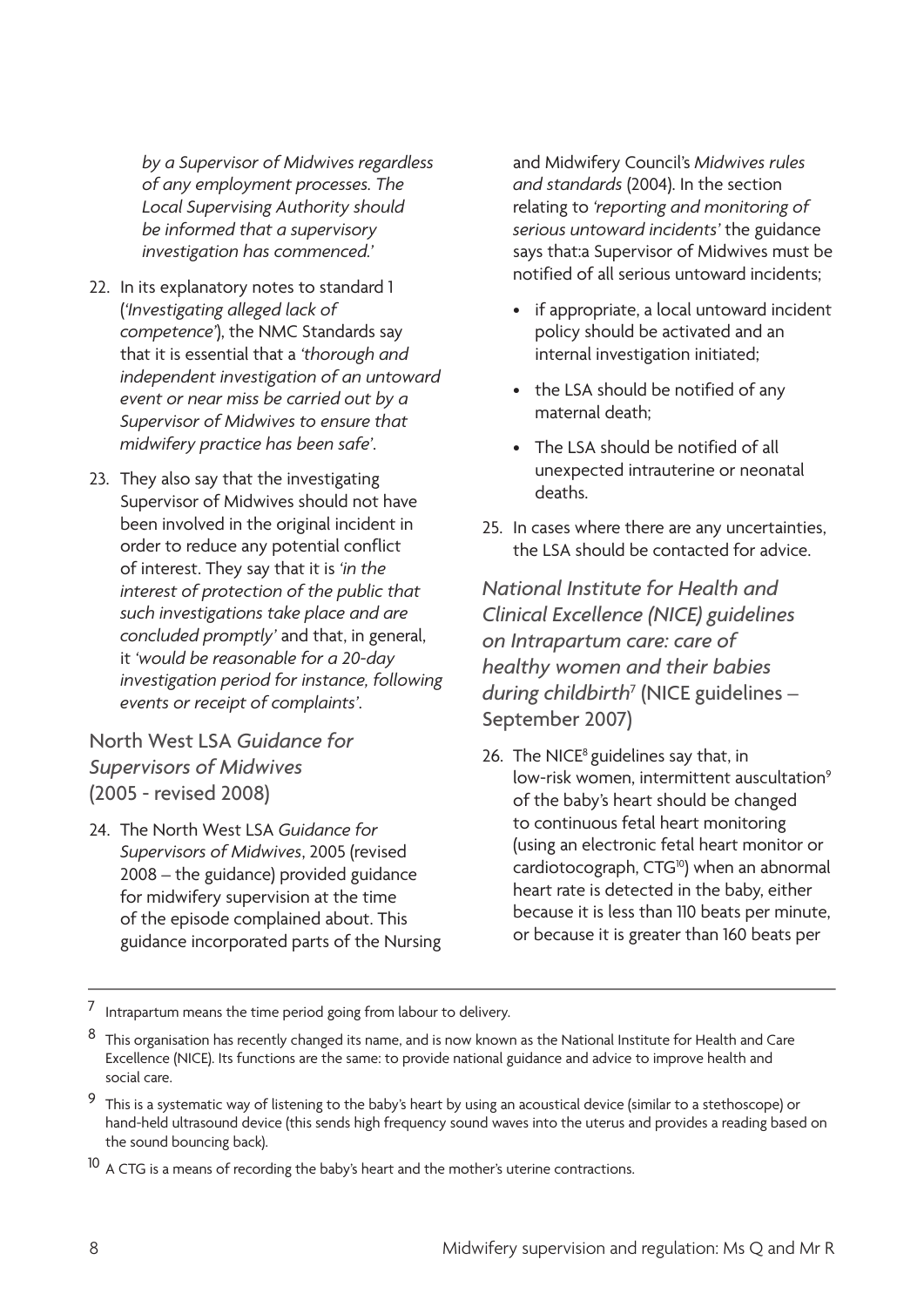<span id="page-12-0"></span>minute, or because it decelerates after the mother's contractions. CTG should also be considered in cases where the liquid is stained with meconium (the baby's first faeces which have leaked into the uterus).

- 27. In women who have had more than one birth (parous women), the NICE guidelines say that birth would be expected to take place within two hours of the start of the active second stage of labour<sup>11</sup> in most women. They say that a diagnosis of delay in the active second stage of labour should be made when it has lasted more than one hour, and the mother should be referred to a healthcare professional trained to undertake an operative vaginal birth $12$  if birth is not imminent.
- 28. During the second stage or labour, intermittent auscultation of the fetal heart should occur after a contraction for at least one minute, at least every five minutes.

## **The investigation**

- 29. We confirmed our understanding of Ms Q's and Mr R's complaint in our letter of 11 October 2012. We also interviewed them on 20 November to discuss the nature of their complaint and how our investigation would proceed.
- 30. During this investigation, we have considered relevant documents about Ms Q's and Mr R's complaint, including documents relating to the attempts to resolve the complaint at the local level.
- 31. We obtained expert advice from one of our clinical advisers: a practising midwife and LSAMO (the Adviser). Our clinical advisers are experts in their field. In their role as advisers they are completely independent of the NHS.
- 32. In this report I have referred to a background case about Mrs K and the death of her baby in 2004 (Annex A). Mrs K has asked not to be identified and did not wish to make a complaint to us. However, she gave us permission to use the details of her case insofar as these were relevant to the complaints we investigated.
- 33. I have not referred to all the information examined in the course of the investigation, but I am satisfied that nothing significant to the complaint or my findings has been left out.

 $11$  The second stage of labour includes the part from the full dilatation of the cervix until the baby is completely out of the birth canal.

<sup>12</sup> An instrumental delivery (or operative delivery) is one carried out with the help of forceps, an instrument, similar to a large tong which encircles the baby's head and helps delivery. An instrumental delivery can also be carried out with a ventouse, which is a vacuum device used to assist delivery.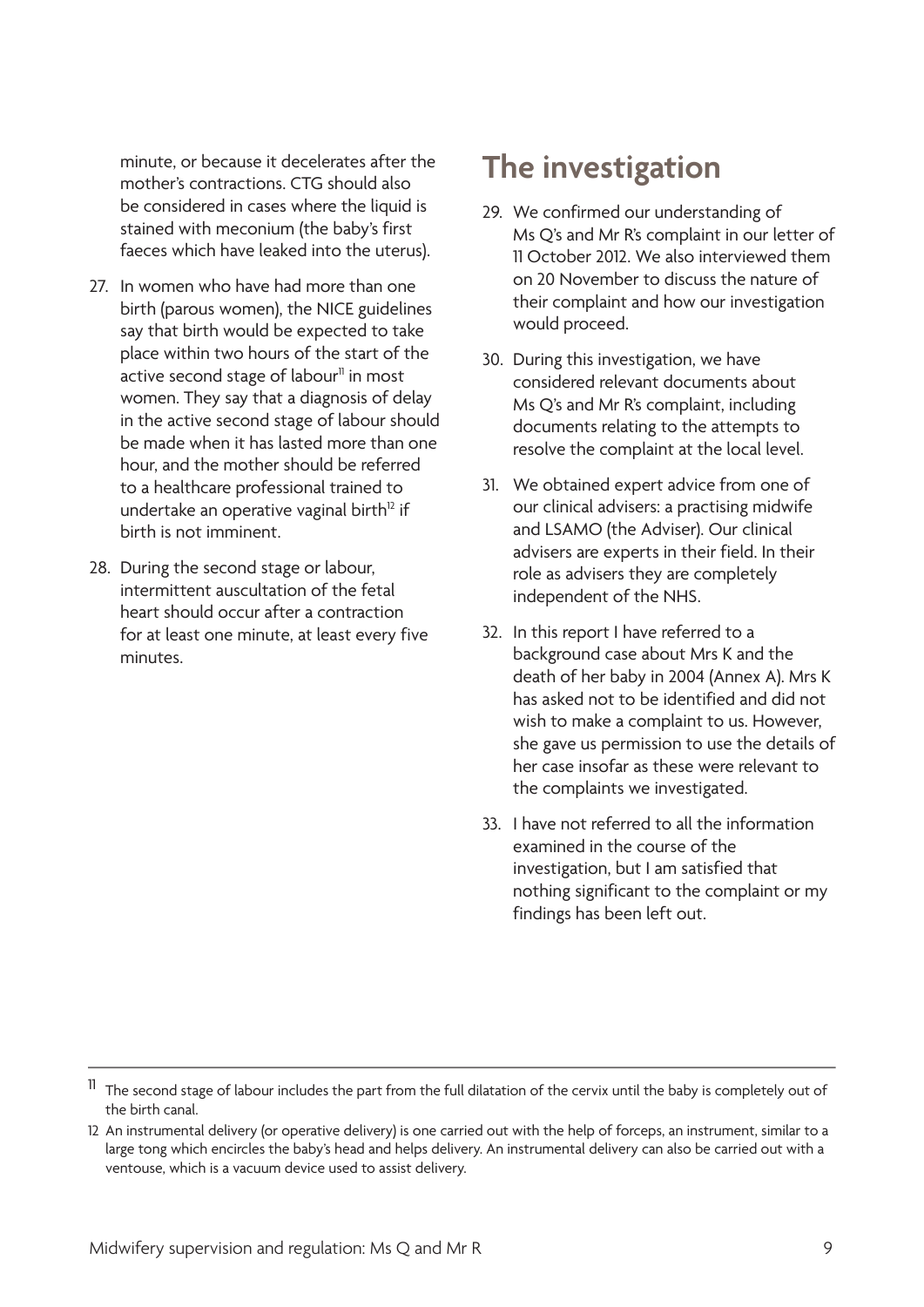#### Key events

- 34. Ms Q, who was 23 at the time of the events in question, was admitted to Furness General Hospital on 4 September 2008. A decision was made that her labour should be induced $13$  and she was admitted to the labour ward on 6 September, under the care of Midwife C. Ms Q's records say that she was experiencing three to four contractions every 10 minutes at this stage.
- 35. At approximately 6.15pm Ms Q began spontaneously pushing<sup>14</sup> and at 6.45pm, when she had been pushing for 30 minutes, a vaginal examination was performed. Midwife C assessed Ms Q's cervix to be fully dilated.<sup>15</sup> At 7.45pm, there were no other signs of second stage labour (for example, the baby's head was not visible), and so a senior midwife was asked to carry out a vaginal examination in order to provide a second opinion. The midwife noted that the anterior rim of the cervix<sup>16</sup> was still apparent (which meant that Ms Q's cervix was not fully dilated).
- 36. Ms Q's progress was reviewed at approximately 7.54pm, by the obstetric registrar. This review did not include an examination, but he agreed that delivery

of the baby was imminent. Ms Q's records say that 20 minutes later her baby's head was at the ischial spines.<sup>17</sup> According to her records, her baby's head was visible 15 minutes later, and at approximately 8.45pm her baby's head was on the perineum (the area between the vaginal opening and the rectum). At about 9pm Midwife D took over from Midwife C, to allow her to complete her records, and about five minutes later she listened to the baby's heart with a handheld ultrasound and noted that it was initially fast (tachycardia) and then slowed down (decelerated) following Ms Q's contraction. She called a junior doctor, who said that Ms Q would probably need an instrumental delivery.18

- 37. After the baby's head had reached the perineum, it took a further 50 minutes for the baby's head to be delivered (at 9.35pm). Shortly before his birth the umbilical cord was felt to be tightly around the baby's neck. The cord was clamped and cut to help with delivery, and at 9.39pm Baby Q was born. His records say that he was pale, not breathing and had no heart rate. Resuscitation efforts,  $including$  cardio pulmonary resuscitation $19$ (CPR), administration of adrenaline<sup>20</sup> and intubation<sup>21</sup> were carried out for
- <sup>13</sup> Induction of labour means that labour is induced artificially, by inserting a gel (or pessary), or tablet into the vagina. Sometimes a hormone drip is also used.
- 14 This normally occurs during the second stage of labour.
- <sup>15</sup> It is likely, though not set out in the records, that Midwife C thought that Ms Q had entered into the second stage of labour because she thought her cervix was fully dilated.
- 16 The cervix is the lower, narrow portion of the uterus.

<sup>17</sup> Part of the pelvic bone. The baby's position in relation to the ischial spines is an indicator of labour progress.

- 18 Footnote 12.
- <sup>19</sup> This is an emergency procedure in which the heart and the lungs are made to work by manually compressing the chest overlying the heart and forcing air into the lungs.
- $20$  This is a hormone which is given in order to stimulate the heart.
- <sup>21</sup> This means that a tube was inserted into Baby Q's throat to help him to breathe.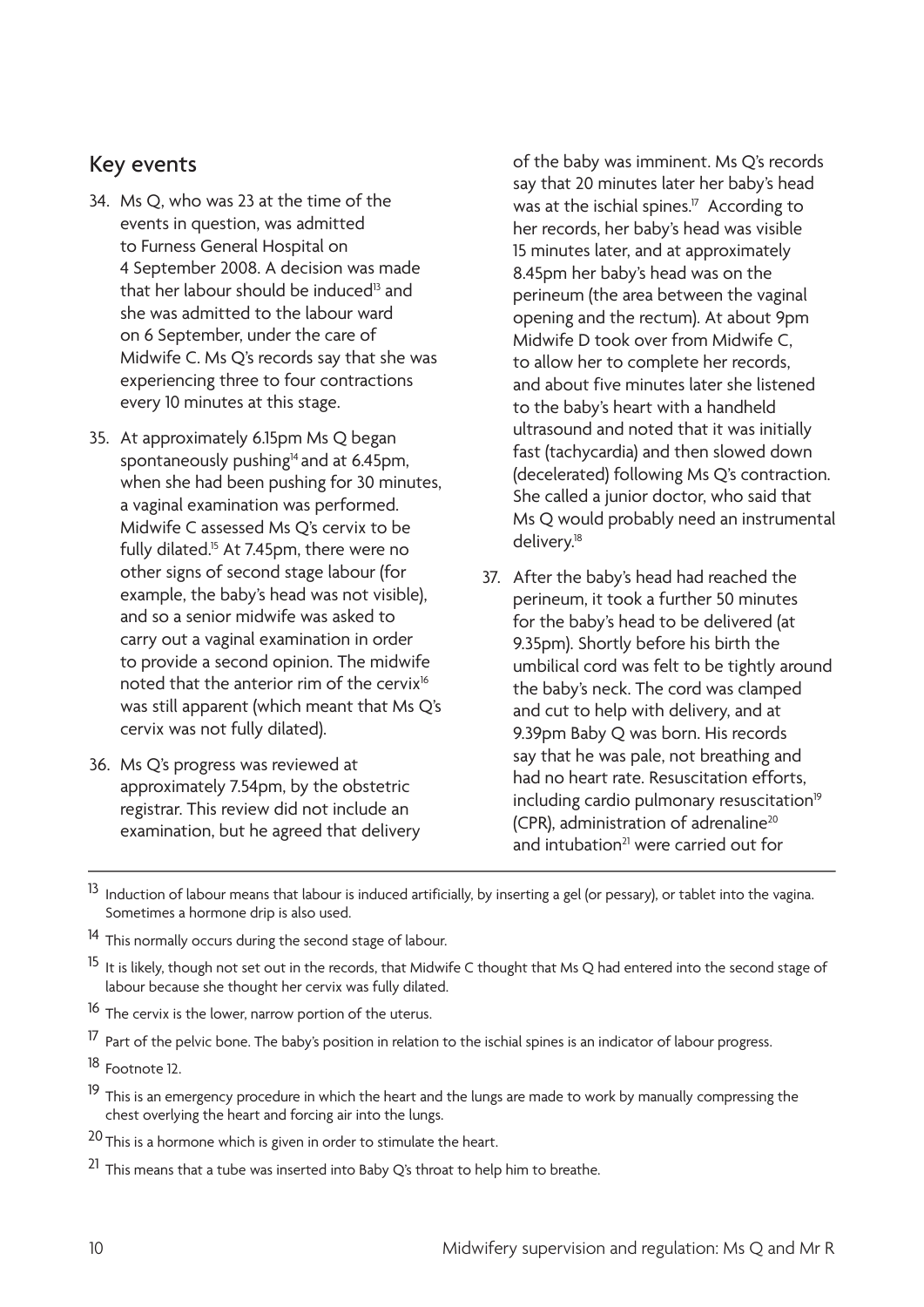approximately 28 minutes. Sadly, these efforts failed and Baby Q was pronounced stillborn.

- 38. A consultant paediatrician who was involved in the attempts to resuscitate Baby Q (but not involved in any other aspect of his birth) reported Baby Q's death to the Coroner for South and East Cumbria. He explained that Baby Q was alive 20 minutes before delivery and so he considered that this constituted a death within the first 24 hours whilst in hospital (which is one of the criteria for referring a death to a coroner).
- 39. On 10 September 2008 an autopsy (an examination of the body to determine the causes of death) was carried out. No abnormalities were found with any of Baby Q's organs, or his appearance, and the conclusion was that the cause of death was *'unascertained'*. The Coroner said that in his opinion, *'death … is due to perinatal asphyxia*<sup>22</sup> *whether or not the infant is considered to be live born or still born'*.

## The local investigation on behalf of the LSA

40. On 21 April 2009 one of the LSA's Supervisors of Midwives (Midwife B) produced two reports of her supervisory investigations about Midwives C and D. The delay was apparently due to a meeting convened on 1 December 2008 by the Chief Executive of the Trust at the time. At this meeting a separate neonatal death was discussed, and an independent review of this incident (which would be carried out by the Head of Midwifery and two consultants from another trust) was agreed. The understanding appeared

to be that all other investigations should stop while this was being carried out. It is unclear from the records why the decision to carry out a supervisory investigation was not taken as soon as possible after Baby Q's stillbirth.

#### Midwife C

- 41. Midwife B interviewed Midwife C on 7 April 2009 and produced her report based on the discussions during that interview. She shared both reports with the LSAMO on 21 April 2009.
- 42. The report says that Midwife C had, overall, provided a good level of care. Midwife C had appropriately asked for a senior midwife to assess Ms Q when she had been pushing for over an hour (7.45pm) and then asked for a medical opinion at 7.54pm. During her interview with Midwife B, Midwife C said that she had agreed with the registrar that the delivery of Ms Q's baby was imminent at that stage, primarily because she had been pushing more effectively and the baby's head was level with the ischial spines. She said that the baby's heart rate had remained *'reassuring'*  during the active pushing. Midwife B said that '[Midwife C] *clearly documented her discussions with* [Ms Q]*, respecting her choices and care decisions i.e. preference not to have an episiotomy'*. 23
- 43. Midwife B found that Midwife C's record keeping was *'contemporaneous, clear, unambiguous and accurate'*. She said that they provided *'evidence of the high standard of midwifery care and support given to* [Ms Q] *by* [Midwife C]'. Midwife B also said that there was *'clear evidence that* [Midwife C] *communicated effectively and worked collaboratively*

 $22$  A lack of oxygen to the baby during birth, which lasts long enough to cause physical harm to the baby.

<sup>&</sup>lt;sup>23</sup> A surgical cut made at the opening of the vagina during childbirth, in order to help with the delivery of the baby.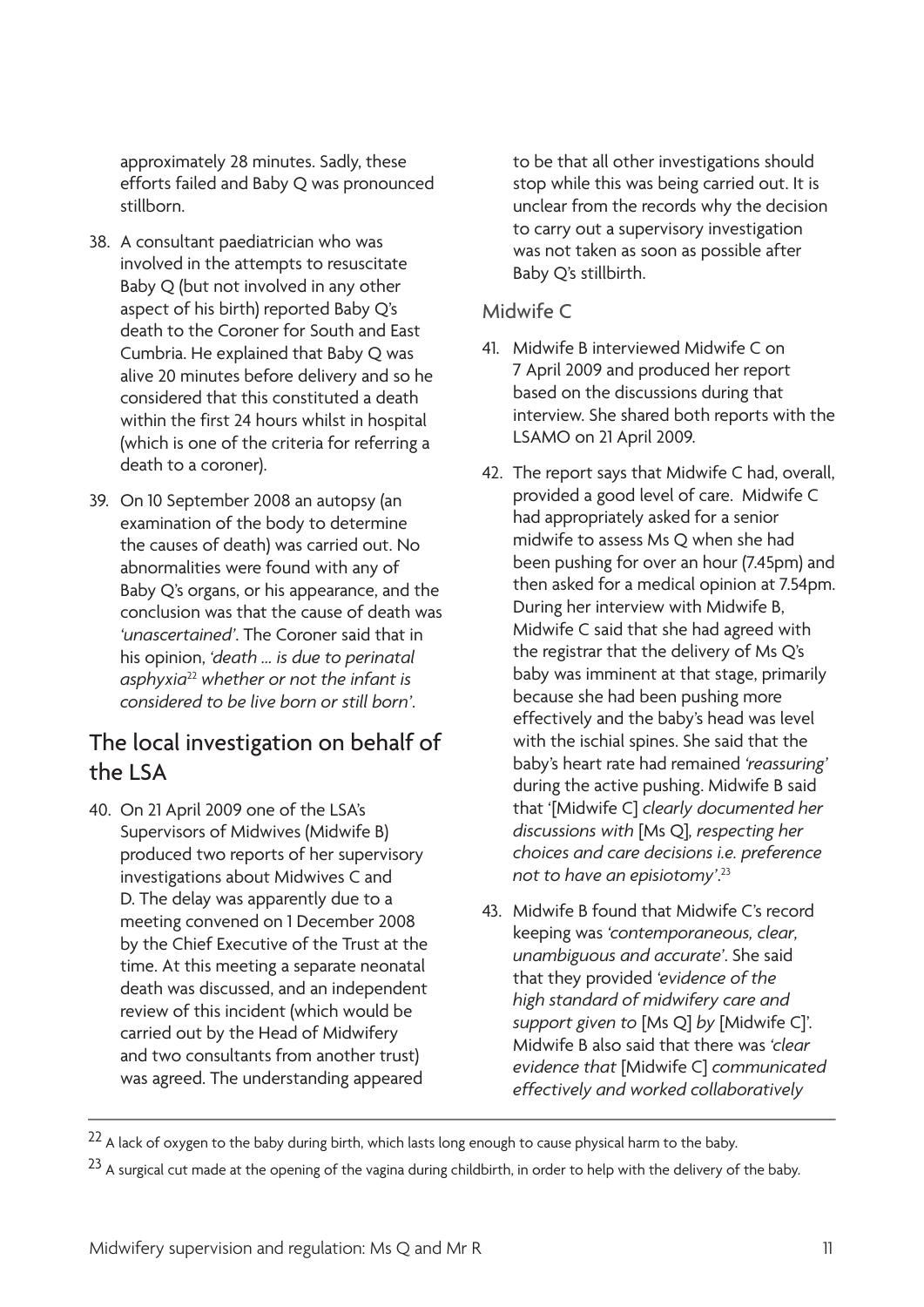*with both her medical and midwifery colleagues*'. She said that Midwife C's *'record-keeping was excellent'* and her professional conduct *'was exemplary'*.

- 44. Midwife B did say that there was no record of electronic fetal heart monitoring having been done since the early hours of the previous day. She said that given the position of the baby, and the fact that Ms Q was having her labour induced, *'best practice would have been to undertake EFM* [electronic fetal heart monitoring] *following the spontaneous rupture of the membranes'*. However, in response to this, Midwife B said that at the interview, Midwife C explained that in view of the clear liquor<sup>24</sup> that had been draining, and the fact that she was accomplished in intermittent auscultation of the fetal heart rate, she was satisfied that the fetal heart rate was within normal limits. She also explained that she preferred intermittent auscultation *'in order to promote normality'* during Ms Q's labour. Midwife B concluded that while it *'may arguably have been best practice to apply a fetal scalp electrode*<sup>25</sup> *at this time, further delay before delivery was not anticipated'*.
- 45. In the report, Midwife B documented that there had been a previous incident in 2004<sup>26</sup> involving Midwife C and in that case there was a failure to monitor the fetal heart rate in the last 43 minutes of labour. The baby in that case was also stillborn. Midwife B noted that the records from that case were limited, and in particular there was a lack of documentation surrounding

the actual review, and whether the LSA was involved at that time. She said that the review had identified some training needs for Midwife C, particularly in relation to monitoring and recording of the fetal heart rate during labour.

46. Midwife B concluded that she was *'satisfied that* [Midwife C] *provided a high standard of intrapartum care for*  [Ms Q], *in accordance with both local and national guidelines'*. She said that her actions, including her record keeping, and her *'timely and appropriate referral for obstetric opinion*' were in accordance with the NMC *Midwives Rules and Standards* and the Code of Conduct. She said that while she had taken into account the previous incident in 2004, she (and other Supervisors of Midwives who had discussed Midwife C's case) felt that given the length of time that had elapsed, and the fact that Midwife C was noted as conducting the highest number of vaginal births per year, she should start training focused on monitoring the fetal heart rate.

#### Midwife D

47. In her report, Midwife B documented that Midwife D was involved in only the last 45 minutes of Ms Q's labour. She said that Midwife D had introduced herself and explained her role, had listened to the baby's heart and, on noticing a fast heart rate, immediately called the night shift doctor. This doctor made the decision that an instrumental delivery would be required.

<sup>&</sup>lt;sup>24</sup> Liquor refers to the amniotic fluid, in other words the waters which surround the baby while in the uterus. Clear liquor would be in contrast to meconium stained liquor, which could be a cause for concern and would require the setting up of a CTG. It can sometimes lead to brain damage in the baby (NICE guidelines *'Use of electronic fetal monitoring'* and paragraph 26 above).

 $25$  This is the instrument which is used to electronically and continuously monitor a baby's heart beat during labour.

<sup>26</sup> This is the case of Mrs K, set out in Annex A.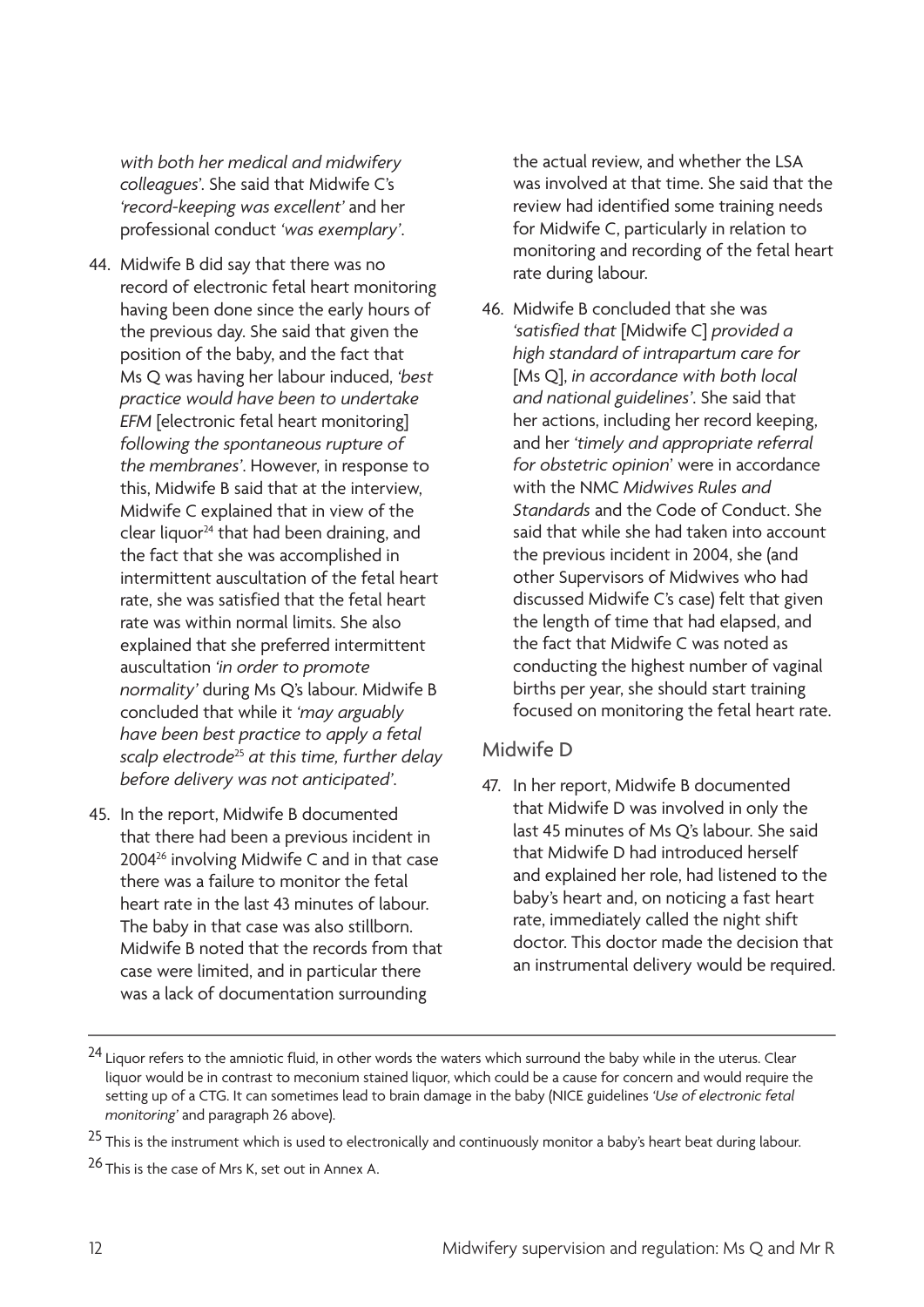- 48. Midwife B said that Midwife D's records were contemporaneous, clear, unambiguous and accurate, and that there was *'clear evidence'* that she had communicated effectively and worked collaboratively with her colleagues. She also said that there was clear evidence that Midwife D applied her professional knowledge and experience in providing care to Ms Q.
- 49. Midwife B also asked Midwife D whether, given the abnormal heart rate of the baby between 9.05pm and 9.10pm, Midwife D had considered that a fetal scalp electrode might have been required. Midwife D explained that there was no fetal scalp electrode in the room and she had expected delivery to be imminent, therefore, there did not appear to be a need for this.
- 50. Midwife B concluded that she was satisfied that Midwife D had provided a high standard of care for Ms Q. Her recommendation was that Midwife D also attend the fetal heart monitoring training.
- 51. In concluding both reports Midwife B also took responsibility for the delay in carrying out the investigation, and explained that it was in part due to the Trust carrying out its own internal investigation, and the fact that two experienced Supervisors of Midwives had recently left the unit.

#### The LSAMO's comments

52. On 1 May 2009, the LSAMO responded to Midwife B. She said that it appeared to her that, notwithstanding the issues surrounding the timing of the investigation, the process appeared to her to *'have been* 

*undertaken in a robust manner and the reports are well written and appropriate'*. She asked for confirmation that Midwife B and the other local Supervisors of Midwives agreed that supervised practice<sup>27</sup> was not required, and she broadly agreed with the recommendations for both Midwife C and Midwife D.

- 53. However, she recommended that, as a result of the previous similar incident in 2004, Midwife C should also produce a reflective essay, which would *'provide evidence and assurance that* [Midwife C] *has learned from the two incidents and … reflected on her practice'*. She had no comments in relation to the recommendation that Midwife D undertake the same training.
- 54. The LSAMO also asked whether the group of Supervisors of Midwives *'consider whether or not all midwives in the unit feel confident in contacting a Consultant Obstetrician directly'.* She said that it was not clear from either of the reports, or from the chronology of the events surrounding Ms Q's labour, whether the two midwives were concerned about the junior doctor's decisions and, if they were, why they did not notify a consultant.

## The second supervisory investigation into Midwife C

55. On 1 July 2009 the Executive Director of Nursing at the Trust asked the Head of Midwifery to look into the two incidents involving Midwife C in more detail. An external audit of 11 cases (including Ms Q's) in which Midwife C had provided midwifery care was commissioned,

<sup>&</sup>lt;sup>27</sup> Supervised practice involves the midwife working with a peer colleague in a supervised capacity for a set number of hours. There is an academic component and a clinical component which the midwife needs to satisfy. Once the midwife has undergone supervised practice for the requisite number of hours and satisfied both components, she is deemed competent to practise midwifery.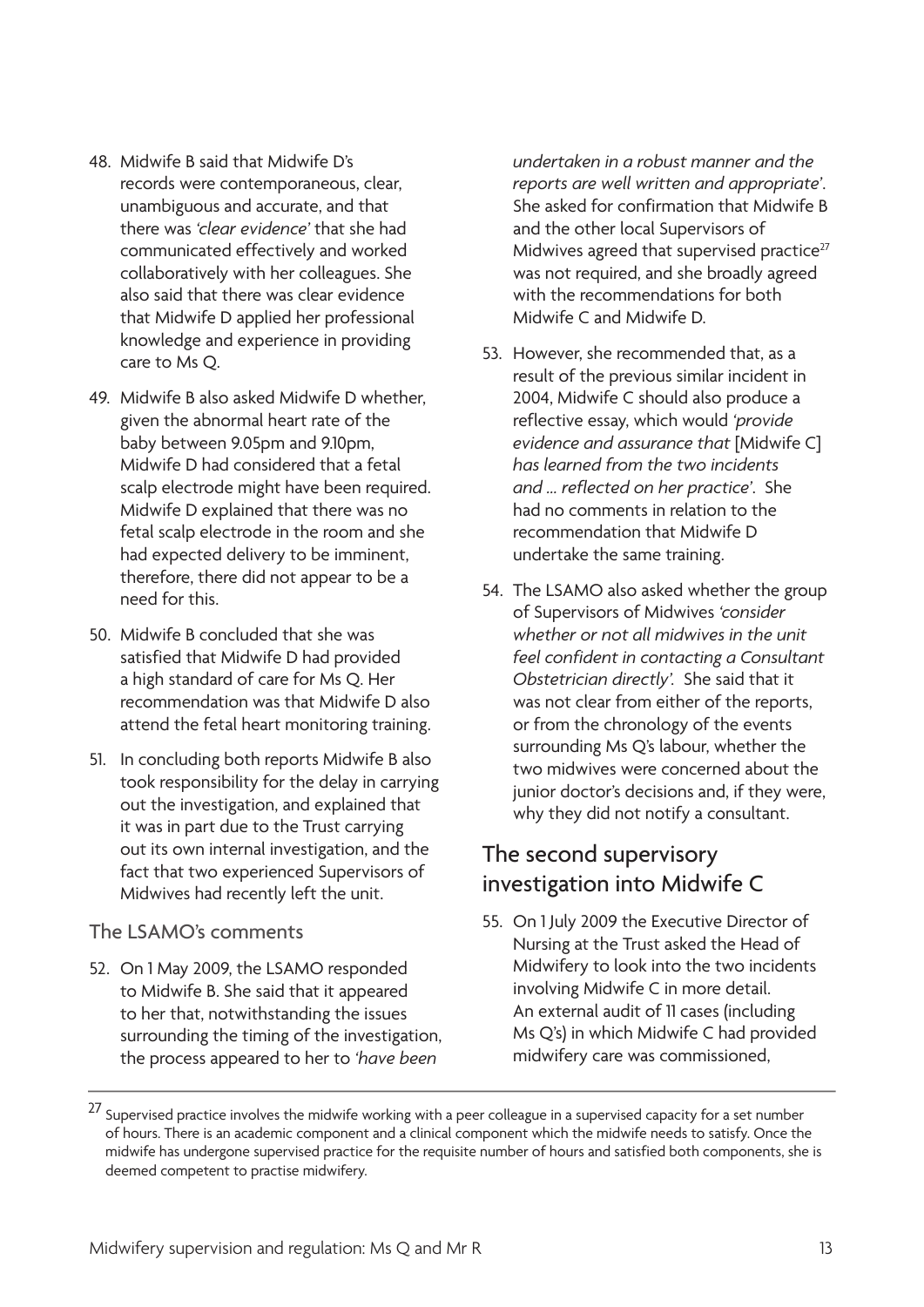and carried out by the Acting Head of Midwifery from another NHS trust. The outcome of this audit led to a second supervisory investigation by a different Supervisor of Midwives, who interviewed Midwife C on 1 March 2010, and a report was sent to the LSAMO on 17 March.

- 56. This report concluded that Midwife C had *'failed to maintain accurate and contemporaneous records'* and that she was *'unaware of the importance of accurate completion of both written and computerised records'*. It also said that Midwife C '*appeared to demonstrate genuine lack of knowledge with regard to the need to both store and document CTG recordings*'.
- 57. The investigation concluded that these were breaches of NMC guidelines and local policies which *'potentially compromised her ability to provide safe and effective care'*, and recommended that Midwife C undergo a period of supervised practice of not less than 150 hours.
- 58. On 6 September 2010 this period of supervised practice was completed successfully and the LSAMO was notified.

## Local resolution

59. On 5 March 2012 Ms Q made a complaint to us about the SHA, which she copied to the SHA. She raised *'concerns* [about] *the failure of the NWLSA to properly review the midwifery failures which led to my son's death on 6 September 2008'*. She explained that since the death of her son she and Mr R had only recently *'felt strong enough to start looking further into the* 

*events surrounding* [Baby Q's] *preventable death in more detail'.* She said that she also now understood more about the LSA system. Ms Q's complaint included five key concerns:

*'1) The failure of the LSA to investigate*  [Baby Q's] *death within the stipulated timeframe;* 

*2) The apparent failure of the LSA to investigate or learn from previous incidents, including a case referred to by* [a doctor from the Trust]*;* 

*3) The attitude displayed by* [the Supervisor of Midwives who had carried out the investigations] *in describing the concerns (which have now been substantiated) raised by the consultant paediatrician with my family as "unfortunate". Identifying mistakes and learning from serious incidents should not be considered "unfortunate";* 

*4) The failure of the LSA to disclose the first LSA report regarding* [Baby Q's] *death in full;* 

*5) The failure of the LSA supervisory system to learn lessons from* [Baby Q's] *death, demonstrated by the similarities made clear by the Coroner in relation to the death of* [another baby]*, and more recently, by the significant ongoing risks identified by the Monitor report.'*<sup>28</sup>

60. On 12 March 2012 we contacted the SHA about Ms Q's complaint and it gave us the SHA's comments on 26 March.

<sup>28</sup> *Report of the Diagnostic Review undertaken at University Hospitals Morecambe Bay NHS Foundation Trust* (Central Manchester University Hospitals NHS Foundation Trust – Commissioned by Monitor, December 2011). Monitor is a healthcare regulator which is supposed to protect and promote the interests of patients by promoting the provision of health care services which is effective, efficient and economic, and maintains or improves the quality of services.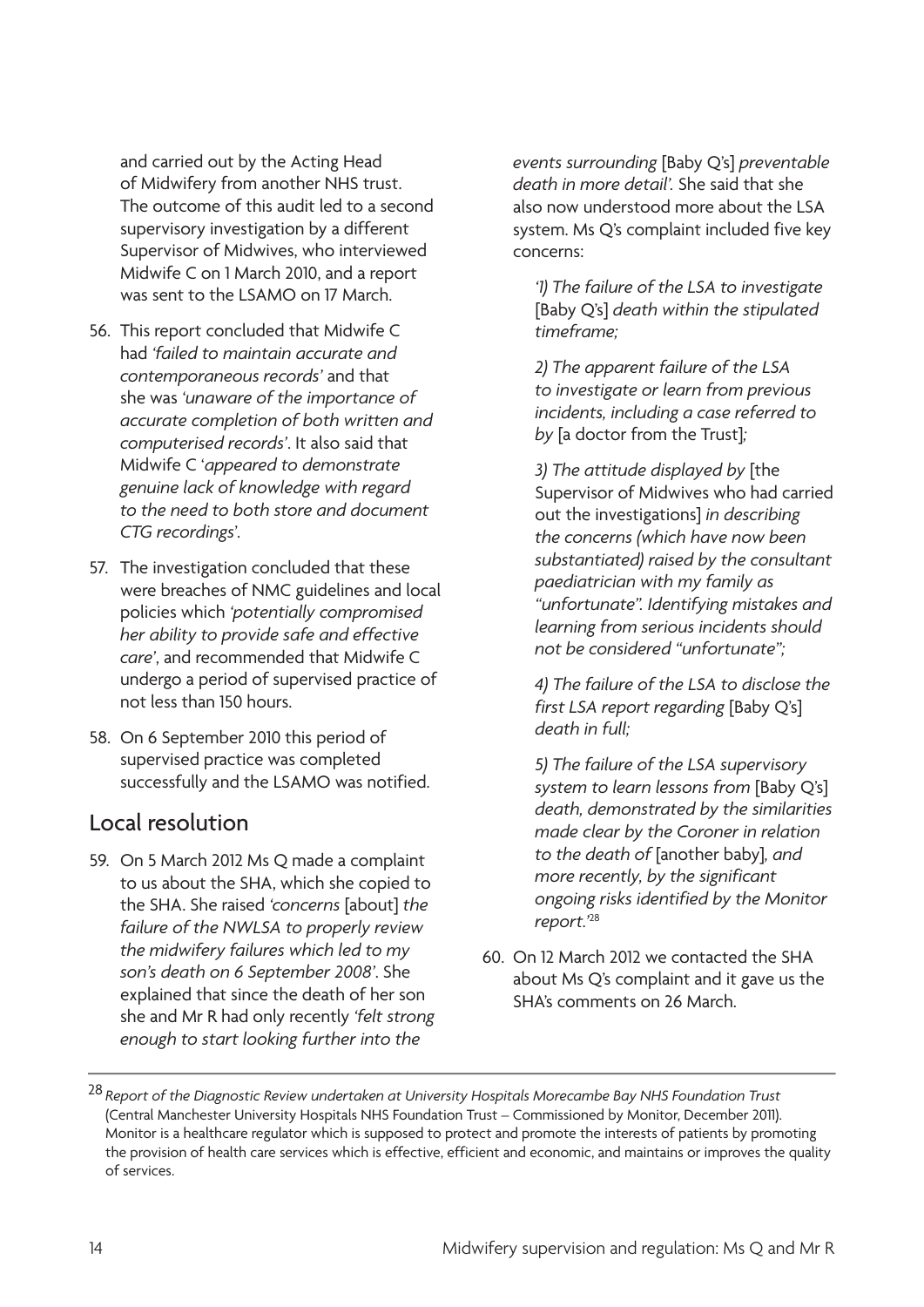- 61. The SHA said that it had not received a complaint from Ms Q, and as a result it had not had an opportunity to respond to the specific concerns that she had raised in her complaint to us. The SHA confirmed that it had seen the letter, which Ms Q had sent to us with the detail of her complaint. It said that the only contact it had with Ms Q in relation to this matter was a series of exchanges between her lawyers at the time, and the lawyers representing the SHA, about enquiries raised under the *Data Protection Act 1998* as to whether a supervisory review was ever undertaken.
- 62. The SHA said that, having looked at her letter of complaint, it believed that it should *'investigate her complaint in full under the NHS complaints procedures'*  and on 6 June 2012 it wrote to Ms Q and set out the terms of reference for the review of her complaint. It said that it expected to be able to provide a full response by mid-August 2012.
- 63. On 6 June 2012 we wrote to the SHA to explain that, although its investigation was still ongoing, we were going to take a closer look at Ms Q's complaint and on 11 October, we explained that we had agreed to investigate it.

The SHA's draft report

64. On 31 October 2012 the SHA shared with us a copy of a draft report, which it said was still subject to accuracy checks and final authorisation. The report was a *'review of the Local Supervisory* [sic] *Authority (LSA) process in response to the complaint made by* [Ms Q] a*s detailed in the letter of 17 May 2012'*. NHS England shared the final version of this draft with us on 10 October 2013.

- 65. The SHA's report outlined the terms of reference of the review and set out a chronology of the events between 2008 and 2012, including the supervisory investigations, the Trust investigations, the inquest, and our involvement.
- 66. The SHA was critical of the supervisory investigations carried out in 2009 (the first supervisory investigations on the care provided for Ms Q by Midwife C and Midwife D). It said that the investigations were not started as soon as possible and Midwife B did not contact the LSAMO as soon as possible for advice. The SHA also said that the relationship between the supervisory investigation and the Trust's own risk management process meant that the supervisory investigations were not independent, and relied heavily on the Trust's root cause analysis, which did not identify any midwifery practice issues. The SHA said that root cause analyses were not *'the vehicle for investigating issues of competence or misconduct'*.
- 67. The SHA questioned the reports themselves, concluding that '[p]*ractice was not examined thoroughly'* because *'the failure to monitor fetal progress was not fully assessed against the standards in place at the time'*. The SHA also said that the impact on Baby Q was not critically reviewed, nor was it entirely clear whether any consideration was given to the similarities between the incident in 2004 and the care Midwife C provided for Ms Q.
- 68. The SHA concluded that these investigations and the associated reports did not examine practice thoroughly, *'which meant that it did not achieve a key objective of supervision which is to protect women and babies by ensuring that a midwife's practice is safe, effective and appropriate'*. It said that the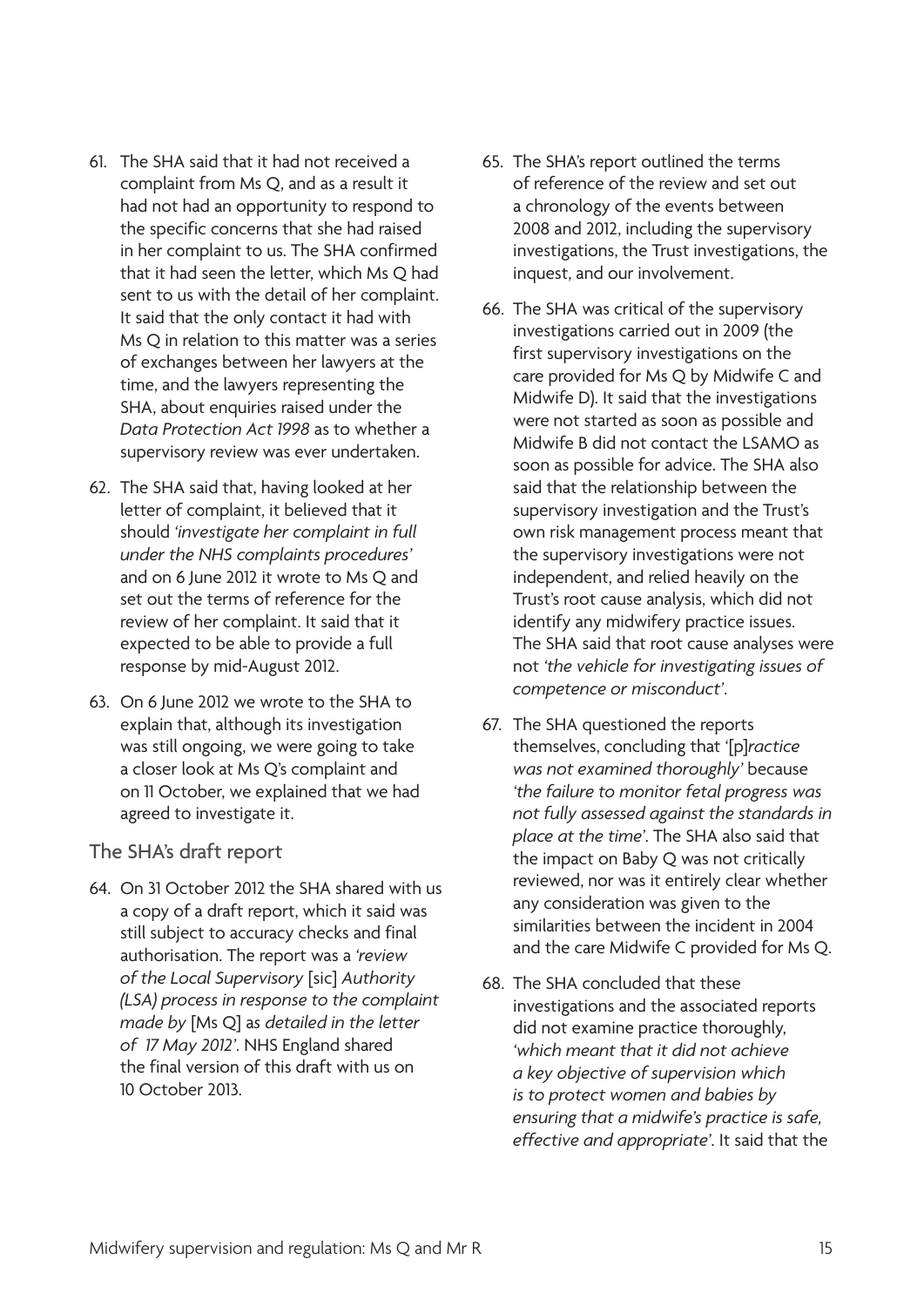<span id="page-19-0"></span>Supervisors of Midwives *'confused their responsibilities as senior midwives to the Head of Midwifery and accountability to the LSA for delivering the local elements of the LSA function'*. The SHA acknowledged that although there was a delay in starting the investigation, once the decision had been made the investigation was carried out promptly. However, *'it lacked the rigour and independence required to understand if the midwife's practice was safe'*.

# **Our clinical advice**

69. The Adviser said that the decision by the LSA to carry out an investigation into Baby Q's death was appropriate, because there were clear reasons for concern about some of the midwifery care provided to Ms Q while she was in labour. She said that while the decision to carry out an investigation was therefore sound, there was a delay of over seven months before it was started. She said that whatever the reason for the delay Midwife B should not have stopped her investigation. If she had any concerns about continuing with it, she should have sought advice from the LSAMO.

## Midwifery care

- 70. The Adviser said that the supervisory review of the clinical records should have identified a number of issues with the midwifery care.
- 71. She said that the second stage of labour was protracted and that from 6.15pm to 7.45pm, Ms Q was encouraged to push even though the second stage of labour was not confirmed by a vaginal examination and there were no visible signs of the baby's head descending.
- 72. She said that while Midwife C thought that Ms Q's cervix had been fully dilated at 6.45pm, the records say that the vaginal examination carried out at 7.45pm demonstrated the anterior rim of her cervix was still apparent. That meant that her cervix was not fully dilated. The Adviser said that by 7.45pm Ms Q had been actively pushing for an hour and a half and, therefore, in line with NICE guidance (paragraph 27), this review should have been carried out by a doctor. She added that it was concerning that, despite the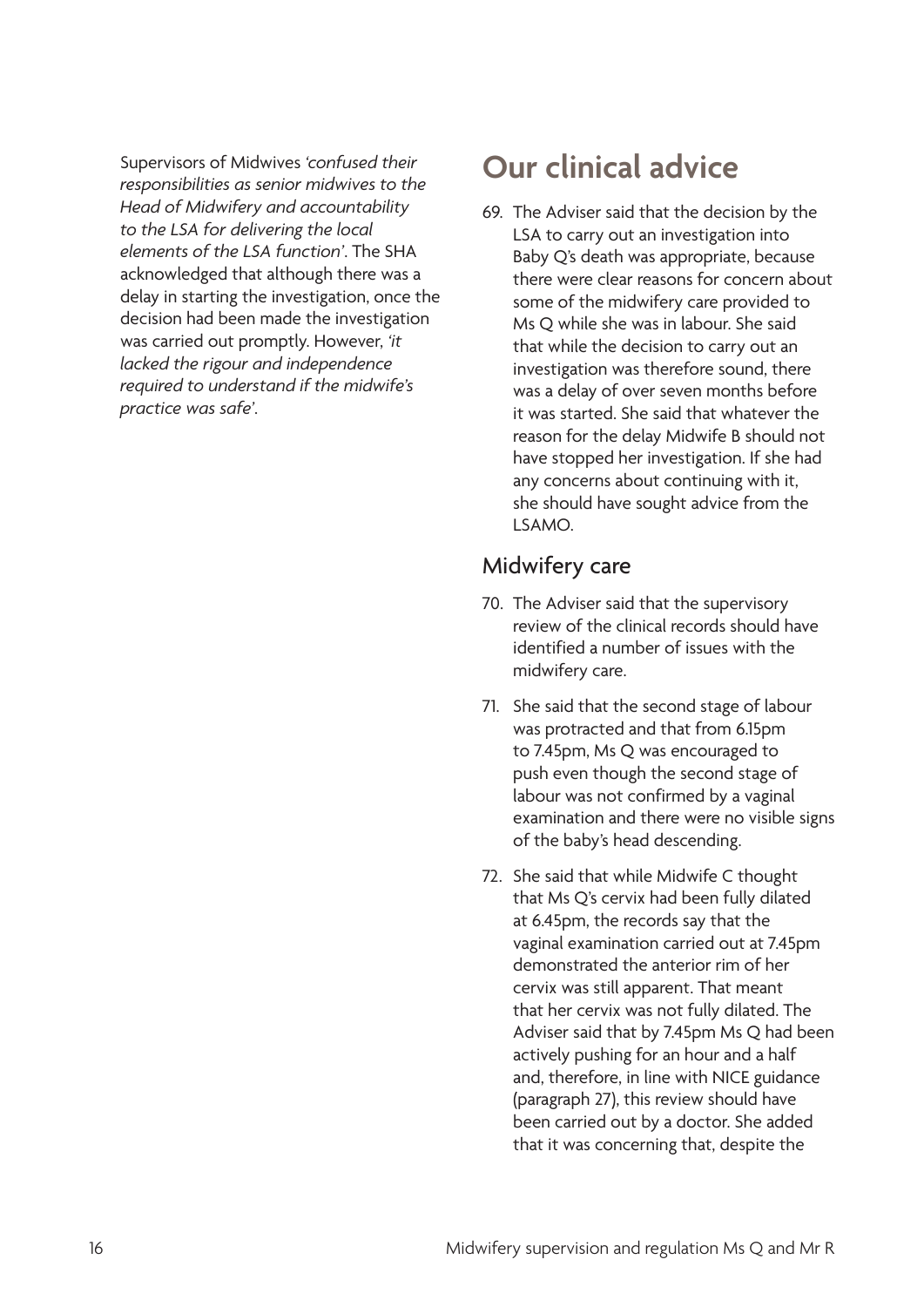examination at 7.45pm demonstrating that Ms Q's cervix was not fully dilated, she was still being encouraged to push.<sup>29</sup>

- 73. In addition, the Adviser said that at 7.54pm the obstetric registrar reviewed, but did not examine Ms Q. There is nothing in the records to evidence what the midwife actually told him or whether she raised any concerns. She said that at 8.15pm a vaginal examination was done, but was not fully documented in the records. The Adviser also said that the midwife should have assessed the baby's heart rate every five minutes from 6.45pm, when Midwife C had thought Ms Q was in the second stage of labour.
- 74. The Adviser said the baby had a fast heart rate (tachycardia), 175 beats per minute, when his heart was heard at 9pm. She said that during the next two contractions the heart rate was 174 and then 184 beats per minute, which should have raised concerns for Midwife D (who by this time had taken over briefly in order to allow Midwife C to complete her records). At 9.05pm the heart rate was 168 to 174 and it fell to 127 beats per minute with the next contraction. Ms Q's pulse was not taken and electronic fetal monitoring was not commenced because Midwife D thought the birth was imminent.
- 75. The Adviser said that it was not clear from the records whether Midwife D had listened to the baby's heart rate between 9.10pm and 9.20pm. She said that Midwife C listened to the heart rate at 9.25pm, by which time it was 155 beats per minute. The baby's heart beat was not listened to again.
- 76. Finally, the Adviser said that the midwives involved in Ms Q's care did not begin electronic fetal monitoring when abnormalities in the heart rate were identified – namely the fast heart rate at 9.05pm and then the subsequent deceleration of the heart following the contraction. This was not in line with the relevant NICE guideline (paragraph 26).
- 77. The Adviser said that in her view a supervisory investigation should have been undertaken. She said that an LSA investigation should have identified whether any actions were required to address any midwifery practice issues, or whether a referral to the NMC was appropriate.

## The reports of the supervisory investigations

The supervisory report about Midwife C

- 78. The Adviser said that the supervisory report made reference to a similar case in 2004 in which Midwife C was involved. While it was unclear whether a supervisory investigation was carried out in 2004 (there are no records to that effect), the Adviser said that it was clear that Midwife C had undergone additional training on the monitoring and recording of the fetal heart in labour as a result of that case.
- 79. The Adviser said that Midwife B's analysis of Ms Q's midwifery care was very limited. The report does not comment on the fact that Midwife C had not listened to the fetal heart beat every five minutes when she thought that Ms Q was in the second stage of labour. The report also did not comment on the fact that Midwife C encouraged Ms Q to continue pushing

<sup>&</sup>lt;sup>29</sup> Directed pushing, as in this case, should only happen once the cervix has fully dilated and therefore the woman is in the second stage of labour.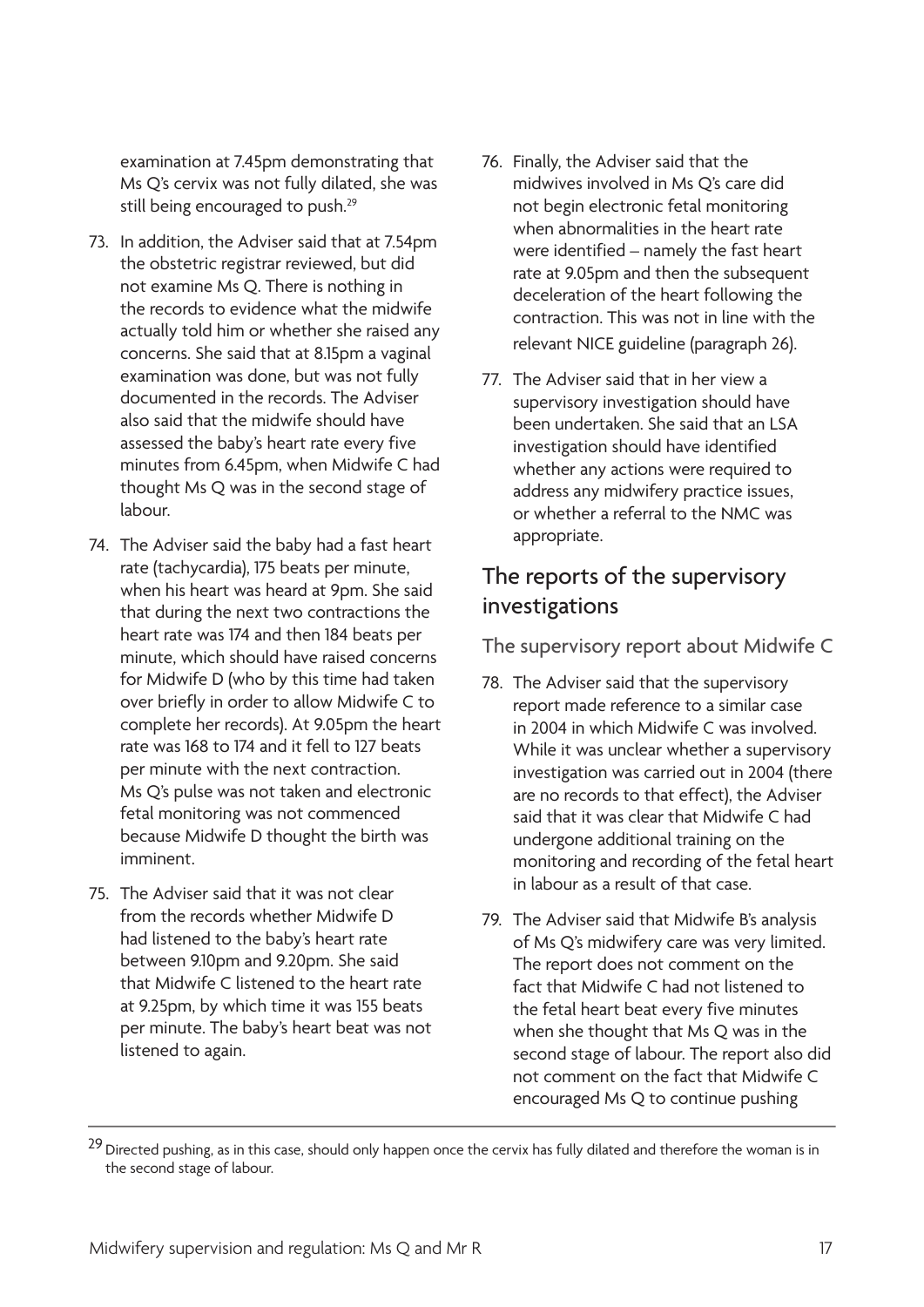after 7.45pm, when it should have been clear that Ms Q had not, in fact, entered the second stage of labour. The Adviser said that the report therefore lacked detail. She said she would have expected Midwife B to have wanted to see evidence that Midwife C understood about the development of fetal hypoxia. The Adviser said that she would have wanted to be reassured that Midwife C had competent knowledge about fetal oxygenation in the second stage of labour.

80. The Adviser said that the purpose of the supervisory investigation was to identify whether there were any failings in Midwife C's practice and, if there were, to put in place measures to address such failures locally, if possible. If not, the midwife should have been referred to the NMC. The Adviser said that on the basis of her review of the records she possibly would not have referred Midwife C to the NMC as she would have wanted to explore the facts of the case with the midwife at the interview stage to discuss with the midwife her conduct and her midwifery competence (knowledge, skills and decision making skills). Depending on what was said at the interview it would then assist with making a decision about whether Midwife C needed a specific development programme or supervised practice. The Adviser concluded that the report was not detailed enough and that the recommendation to complete training that had already been completed in 2004 was not specific enough to demonstrate that the midwife was safe to practise unsupervised.

The supervisory report about Midwife D

- 81. The Adviser said that Midwife D was only involved during Ms Q's labour for the last 40 minutes. She took over in order to enable Midwife C to write her records. As soon as she heard the baby's heart rate she realised there was a problem and within five minutes she had contacted the doctor who decided that an instrumental delivery would be required. At this stage it was felt that the birth was imminent, and so Midwife D called Midwife C back into the room. It is not clear from the records whether Midwife D listened to the fetal heart every five minutes for the time she was providing the care.
- 82. On conclusion of the supervisory investigation, Midwife B recommended that Midwife D complete the same training course on fetal heart rate monitoring as Midwife C.
- 83. The Adviser said that the supervisory investigation report and recommendation for Midwife D was appropriate, but lacked sufficient detail.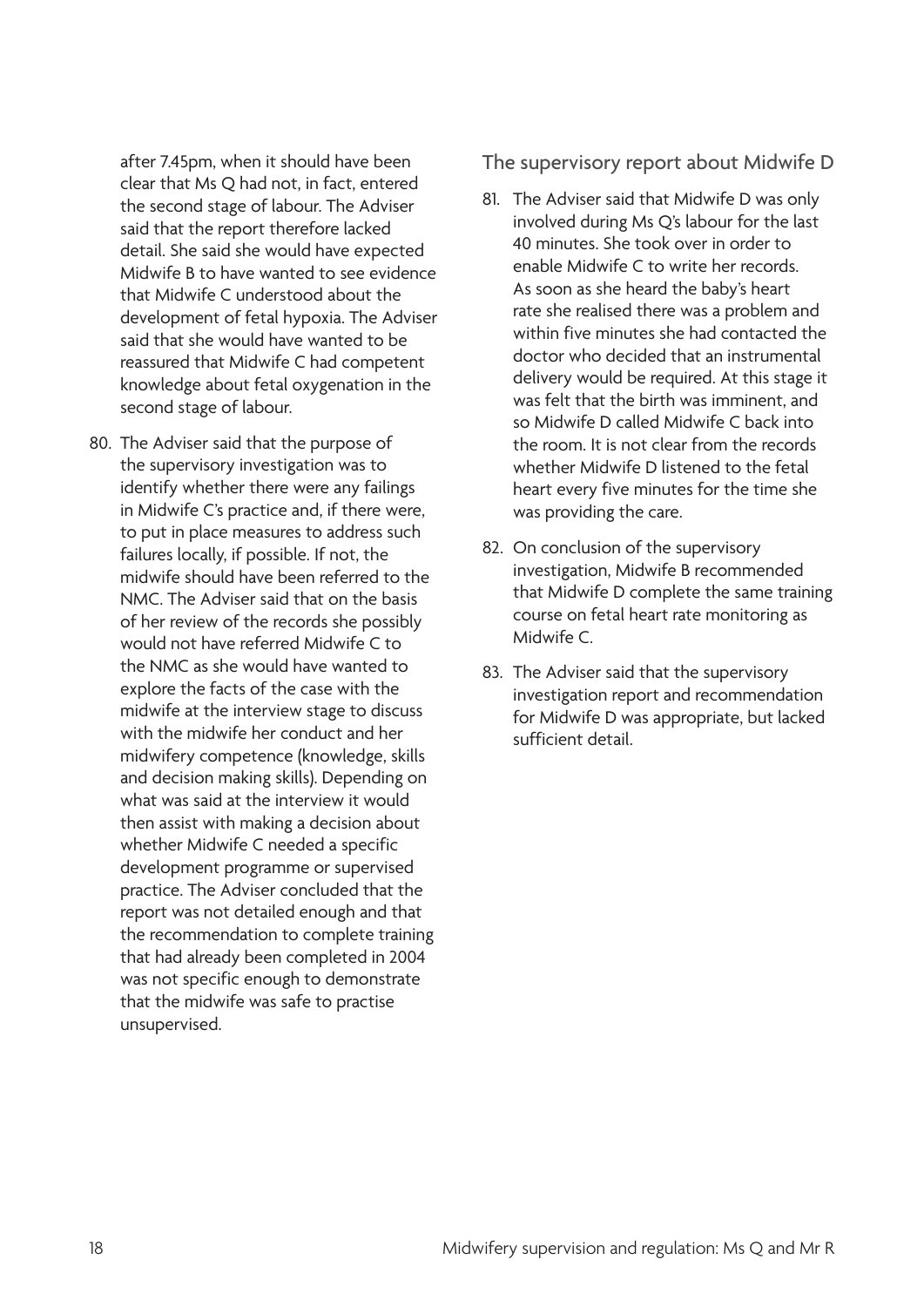# <span id="page-22-0"></span>**Findings**

## The supervisory investigations

- 84. In order for the SHA to 'get it right' and adequately carry out its duty to do open and effective supervisory investigations of midwives, Midwife B and the LSAMO should have acted in accordance with the relevant standards, and with established good practice, as described by the Adviser:
	- Baby Q's death should have been reported to the LSAMO because it was unexpected. His death was not reported as it should have been;
	- • A decision about whether to undertake a supervisory investigation should also have been made as soon as possible, and it should have been completed within 20 days. It took seven months to make a decision and that was unreasonable;
	- The investigation and subsequent reports should have been thorough and independent, in order to ensure that the midwifery care provided was safe and woman-centred. The reports should have identified midwifery care that fell short of relevant NICE guidelines or established good practice. The reports failed to do that; and
	- • When the reports were shared with the LSAMO, she should have made sure that any concerns she had were addressed by Midwife B, given that the LSAMO had statutory responsibility for ensuring that the standards for supervision of midwives and midwifery practice met the requirements set by the NMC. The LSAMO did not do that.
- 85. The SHA said that Midwife B and other Supervisors of Midwives *'confused their responsibilities as senior midwives to the Head of Midwifery and accountability to the LSA for delivering the local elements of the LSA function'*. This is particularly true when it delayed the start of the investigation, although I have not seen any evidence that this potential conflict of interest influenced her decision in Ms Q's case. Nonetheless, I can quite understand why the possibility of a conflict would be a worry for any parent finding themselves in this position. For that reason, I am deeply concerned that the regulations allow potential muddling of the supervisory and regulatory roles of midwives or even the possibility of a perceived conflict. That cannot be in the interests of the safety of mothers and babies. And, it is inherently unfair to service users and to midwives themselves.
- 86. Putting aside the question of any perceived conflict of interest, the reports produced by Midwife B lacked detail, and were not thorough. They did not identify all the midwifery issues relating to the monitoring of Baby Q's heart rate, and the SHA itself has accepted that it was too heavily reliant on the Trust's root cause analysis. Whilst there was reference to similar errors by Midwife C in 2004, the report did not explore whether this warranted further investigation. An assumption was made that the length of time that had passed was sufficient to conclude that there was no pattern and that training would be enough.
- 87. Midwife B correctly identified that electronic fetal heart monitoring should have started when Baby Q's heart was noted to be fast but she did not question Midwife D's explanation about why this was not done. She did not explore to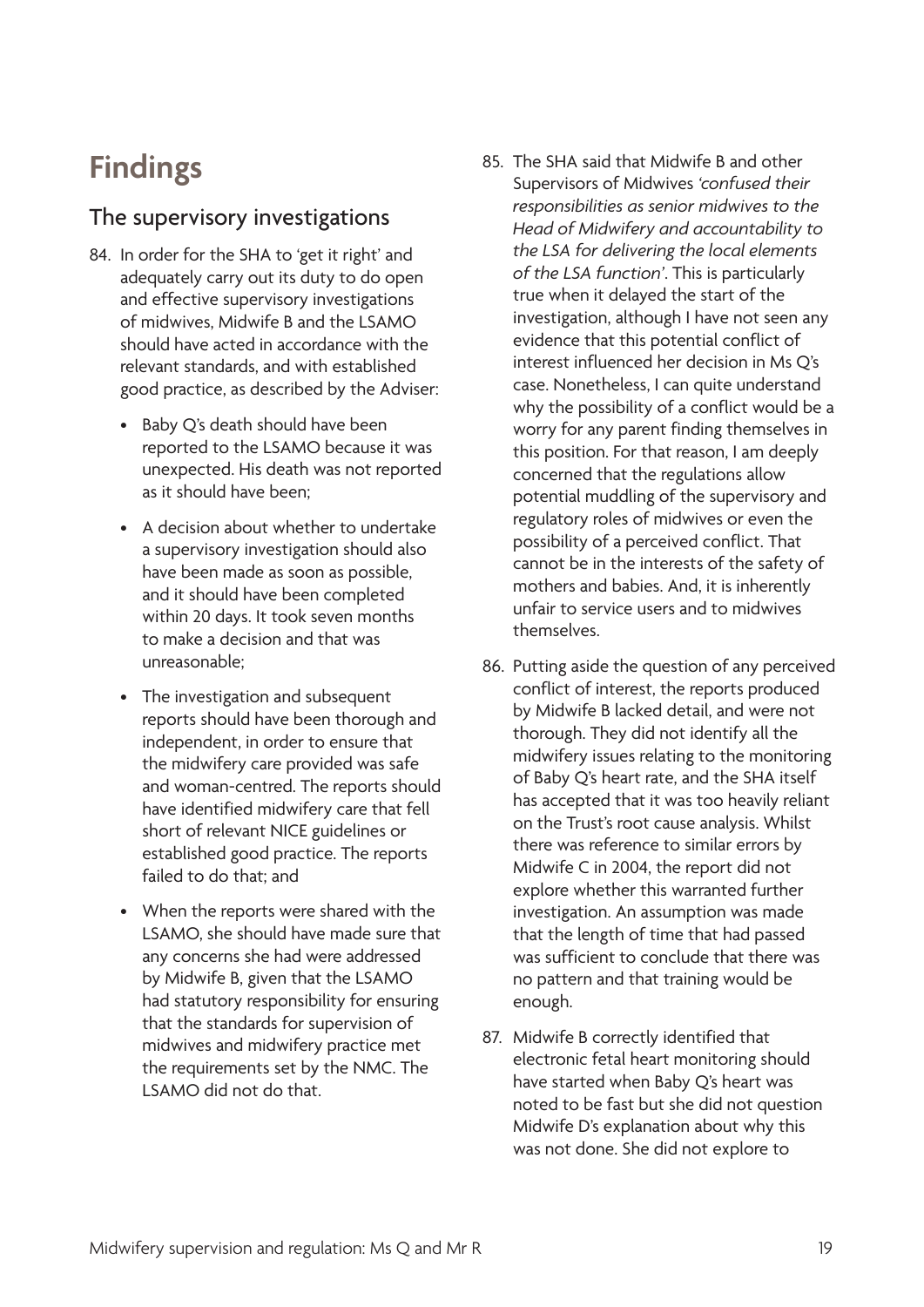what extent Midwife D understood the importance of electronic fetal heart monitoring, and did not acknowledge that the failure to monitor the fetal heart beat in this way was not in line with NICE guidelines.

- 88. When the LSAMO became involved the LSA had another chance to ensure that all midwifery practice concerns had been addressed appropriately. She did not fully explore (or ask Midwife B to explore) the significance of the midwives' failure to start electronic fetal heart monitoring, or the significance of the earlier case involving Midwife C. She asked whether the Supervisors of Midwives agreed that Midwife C did not need supervised practice, but did not say whether she felt the reports supported such a measure. She raised a significant concern about whether midwives in general felt confident to obtain advice from consultants, but she did not follow this up. She did not say whether she felt the supervisory investigations needed to explore this. These were significant failures.
- 89. Ultimately, the LSA failed to ensure that the standards for the supervision of midwives and midwifery practice met the requirements set by the NMC. For all these reasons, I find that the LSA did not adequately carry out its function as the LSA for midwives following Baby Q's death on 6 September 2008. I conclude that this amounts to maladministration.

## Ms Q's complaint

90. The SHA undertook to respond to Ms Q's complaint in May 2012 when it commissioned a review to look at her outstanding concerns. In dealing with Ms Q's complaint, the SHA should

have been more customer focused, by responding to her concerns promptly, keeping her regularly informed about the progress of her complaint and telling her how long she could expect to wait before receiving their response. It should also have been open and accountable, by providing honest and evidence-based explanations. The final version of this draft was only completed in October 2013. That is clearly unacceptable.

- 91. The SHA has recognised that the decision to investigate was delayed and there was no clear reason why Midwife B did not contact the LSA as soon as possible after Baby Q's death. The SHA has recognised that the midwifery practice was not examined thoroughly and, ultimately, the investigation *'lacked the rigour and independence required to understand if the midwife's practice was safe'*. The SHA concluded that, overall, the supervisory investigation *'did not therefore deliver a key objective of supervision in terms of determining if the midwives' practice was safe, effective and appropriate'*. I strongly agree.
- 92. Ms Q has had to wait for the Ombudsman's investigation report to see the SHA's draft conclusions on the supervisory process and she has had to wait over 18 months before seeing the SHA address her concerns. More than a year after her complaint was brought to the SHA's attention, this is unacceptable. Whilst the draft report is evidence that the SHA has tried to be open and accountable, it has not been customer focused because it took too long to share the conclusions with Ms Q. I find that on balance, the SHA's failure to address Ms Q's concerns over a year after she made her complaint amounts to maladministration.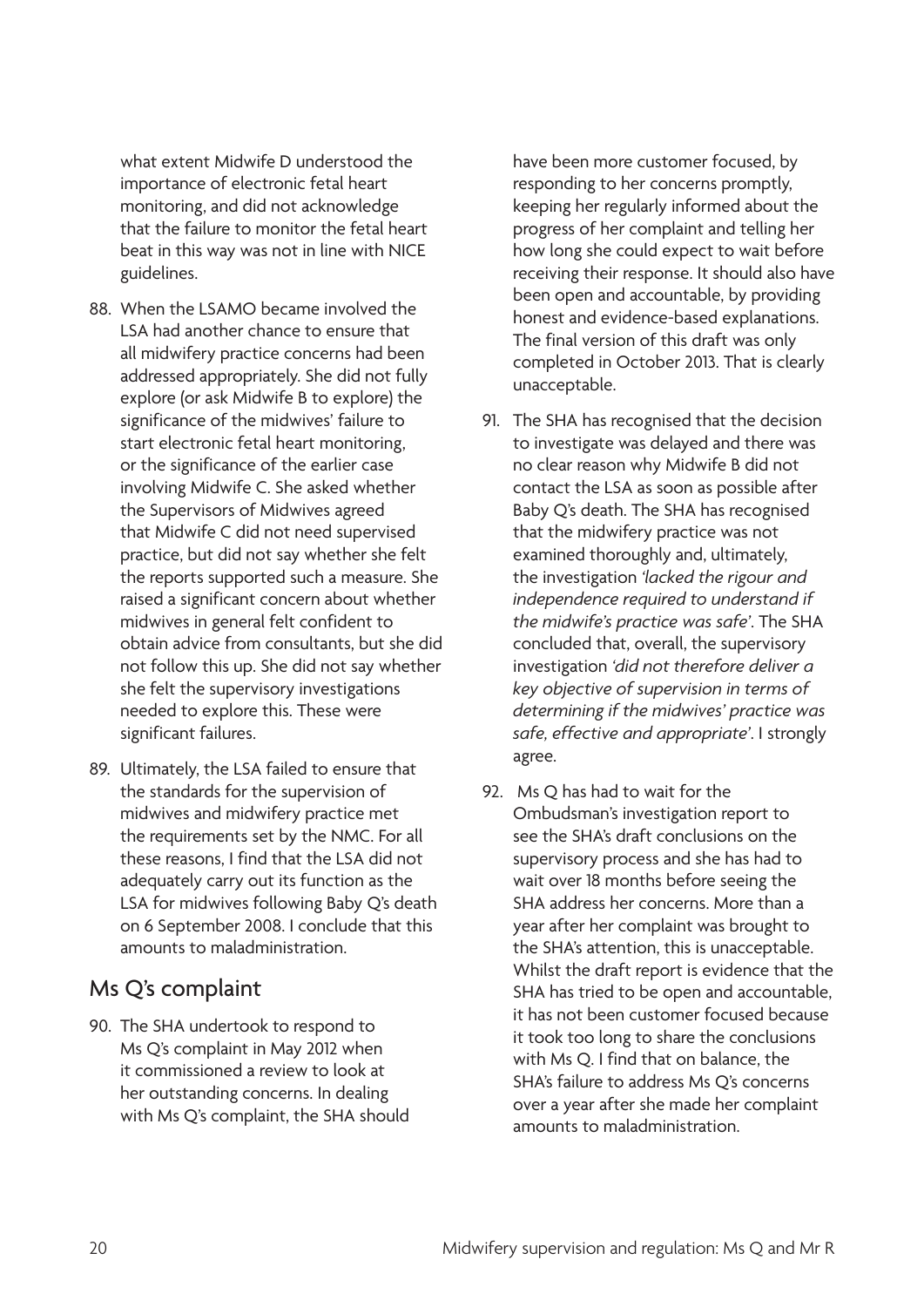#### Injustice

- 93. I can understand why Ms Q and Mr R feel that the LSA failed to learn from their baby's death. The supervisory investigations took too long, were superficial, and the recommendations did not fully address the failings that had been identified. The distress that that has caused them is an injustice arising from the maladministration identified in this report.
- 94. Midwife C was later involved in a second supervisory investigation, as a result of which she underwent a period of supervised practice. That leads me to think that for almost two years a midwife with potentially unsafe practice was not appropriately supervised because the LSA had failed to identify that her practice in Baby Q's case was not in line with the standards required by the NMC. I have no doubt that this knowledge has since compounded the distress Ms Q and Mr R experienced at the time, and I have no doubt it will continue to do so. I find that this injustice arose in consequence of the maladministration I have identified.
- 95. In addition, when the SHA had the opportunity to respond to Ms Q's complaint, it failed to do so in a timely fashion. The draft report we have seen, and the final version which will be shared with Ms Q, would go some way to showing Ms Q that some lessons have been learnt and possibly that such errors would not be repeated in future. But, whatever reassurance she might have got from the content of the report has been diluted by delay. I find that the SHA's failure to respond to Ms Q in a timely fashion, particularly when it had told her that it would do so by mid-August 2012, is an injustice to her which also arose in consequence of the maladministration I have identified.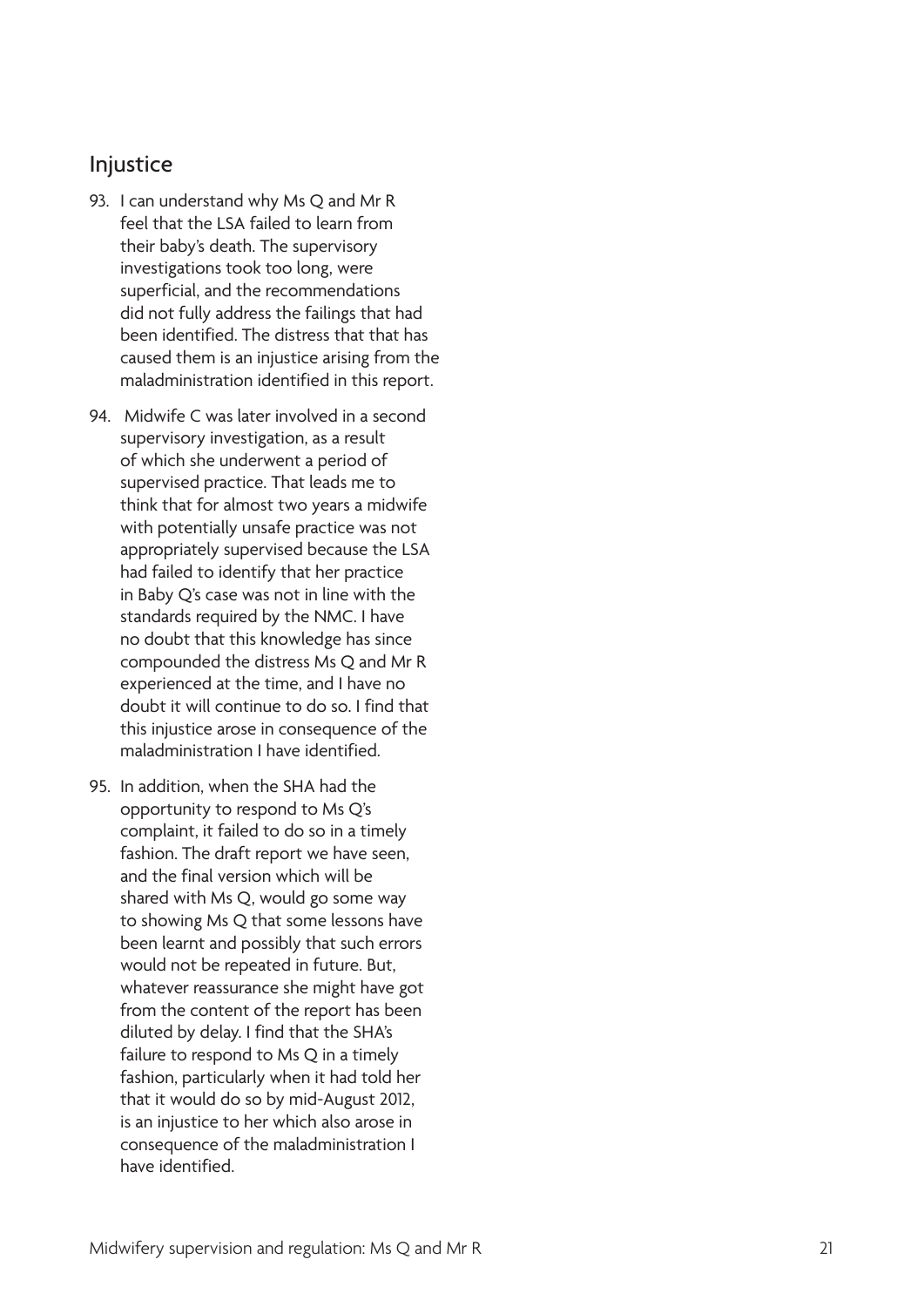# <span id="page-25-0"></span>**Recommendations**

- 96. This is one of three complaints we have investigated which deal with midwifery supervision and regulation under the SHA. In all three cases, the midwifery supervision and regulatory arrangements at the local level failed to identify poor midwifery practice. As we have said, we think these cases clearly illuminate a potential muddling the supervisory and regulatory roles of Supervisors of Midwives.
- 97. We brought together leaders in the field of midwifery and regulation to discuss the strengths and weaknesses of the current system and what needs to change to enhance the safety of mothers and babies.
- 98. We have worked with the NMC, the Professional Standards Authority for Health and Social Care, NHS England and the Department of Health. In our publication *Midwifery supervision and regulation: recommendations for change*, we have identified two key principles that will form the basis of proposals to change the system of midwifery regulation.

The two principles are:

- that midwifery supervision and regulation should be separated;
- that the NMC should be in direct control of regulatory activity.
- 99. We recommend that these principles inform the future model of midwifery regulation.
- 100. We recognise that the regulatory framework for midwifery is a UK-wide framework and changes need to be negotiated with stakeholders across the UK. We undertake to share our conclusions and reasoning with the other UK ombudsmen and we look to the Department of Health to convey these recommendations to its counterparts in Northern Ireland, Scotland and Wales.
- 101. We recommend that the NMC works together with NHS England and the Department of Health to develop proposals to put these principles into effect. This will include developing and consulting on proportionate approaches to midwifery supervision and midwifery regulation. We recommend that this is done in the context of the anticipated Bill on the future of healthcare regulation. We also recommend that the Professional Standards Authority advises and reports on progress.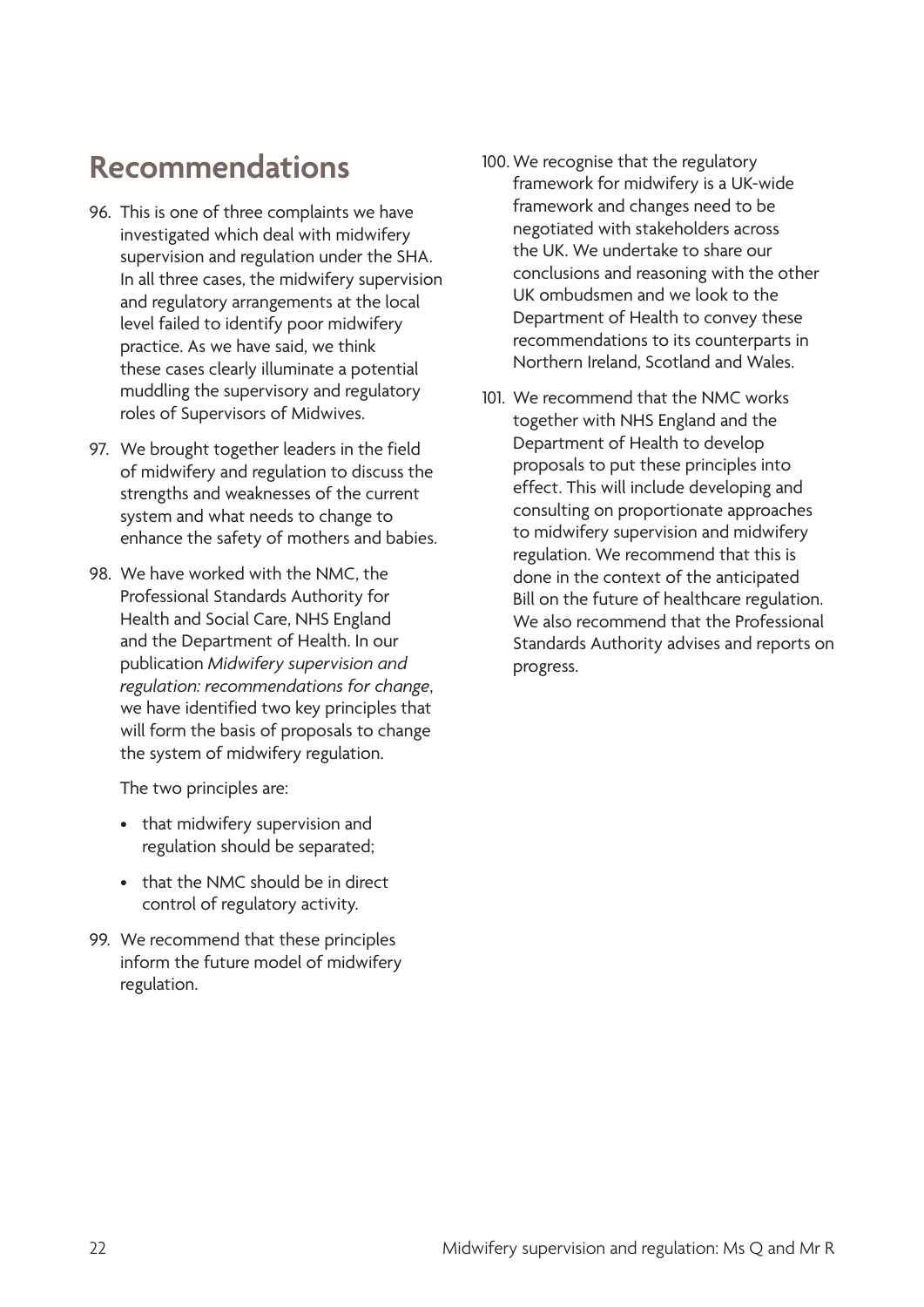## <span id="page-26-0"></span>**Annex A: Background case**

## Key events

Mrs K was considered to be a high-risk mother because she had high blood pressure,<sup>30</sup> which was being managed with medication and she was having a planned induction of labour at Furness General Hospital. After a number of failed attempts to induce labour, she was re-admitted to the Hospital on 23 February 2004, and her labour started at approximately 3.25pm on 25 February 2004. She was reviewed at the time by a doctor who noted that she was having contraction pains every ten minutes. On examination her cervix was found to be five to six centimetres dilated.

No further observations were recorded by either midwives or doctors until 7.20pm when a record was made that the baby's (fetal) heartbeat had been heard with an ultrasound and that nothing abnormal was detected. At 8.15pm Midwife C listened to the baby's heart using a stethoscope and a reading of 130 to 140 beats per minute was noted.

Shortly after this Mrs K started the second stage of labour. There were no further records of the baby's health or heart. Mrs K's daughter was born at 8.58pm, but sadly died shortly after.

## Actions taken by the LSA

Although the SHA was unable to provide any records relating to whether a supervisory investigation of the midwifery care was undertaken at the time, an email from the

Trust's Director of Nursing and Modernisation in relation to the inquest into the death of Ms Q's son, Baby Q, says that *'I can confirm that a supervisory review was undertaken on 26 February 2004'*. The conclusions of this review were that aspects of Midwife C's care were lacking around fetal heart monitoring and record keeping, and Midwife C was instructed to undertake fetal heart monitoring training. No other actions in relation to Midwife C were taken. These conclusions were also re-iterated in the supervisory report into the care Midwife C provided for Ms Q.

## Clinical advice

The Adviser was critical of a number of aspects of the care given to Mrs K.

She said that on 25 February 2004, at 3.25pm the doctor and Midwife C had written in the clinical record, but that there were no further entries by the midwife until 7.15pm. Retrospective entries were made several days later to reflect the midwifery care. This was not in line with the NMC rules in force at the time, which required that records be completed as soon as possible after an event has occurred.<sup>31</sup>

She said that the baby's heart rate was not monitored adequately between 3.25pm and 8.58pm, when Mrs K gave birth. She said that there was no evidence that a CTG was done and there were no regular recordings of the heart rate. The Adviser said that she would have expected the midwife to start electronic fetal heart monitoring with a CTG, given that Mrs K's labour was being induced and that she was also being treated for high blood pressure. However, she said that as late as 7.20pm, when

<sup>30</sup> According to NICE Inherited Clinical Guideline C *The use of electronic fetal monitoring* (May 2001, reviewed January 2003), where the mother displays certain risk factors, electronic fetal heart monitoring (CTG) should be offered and recommended. In this case, Mrs K was having her labour induced and had high blood pressure, both of which are factors set out in the guidelines' *Clinical Practice Algorithm*, which made her pregnancy high-risk.

<sup>31</sup> NMC *The Code: standards of conduct, performance and ethics for nurses and midwives* (2004).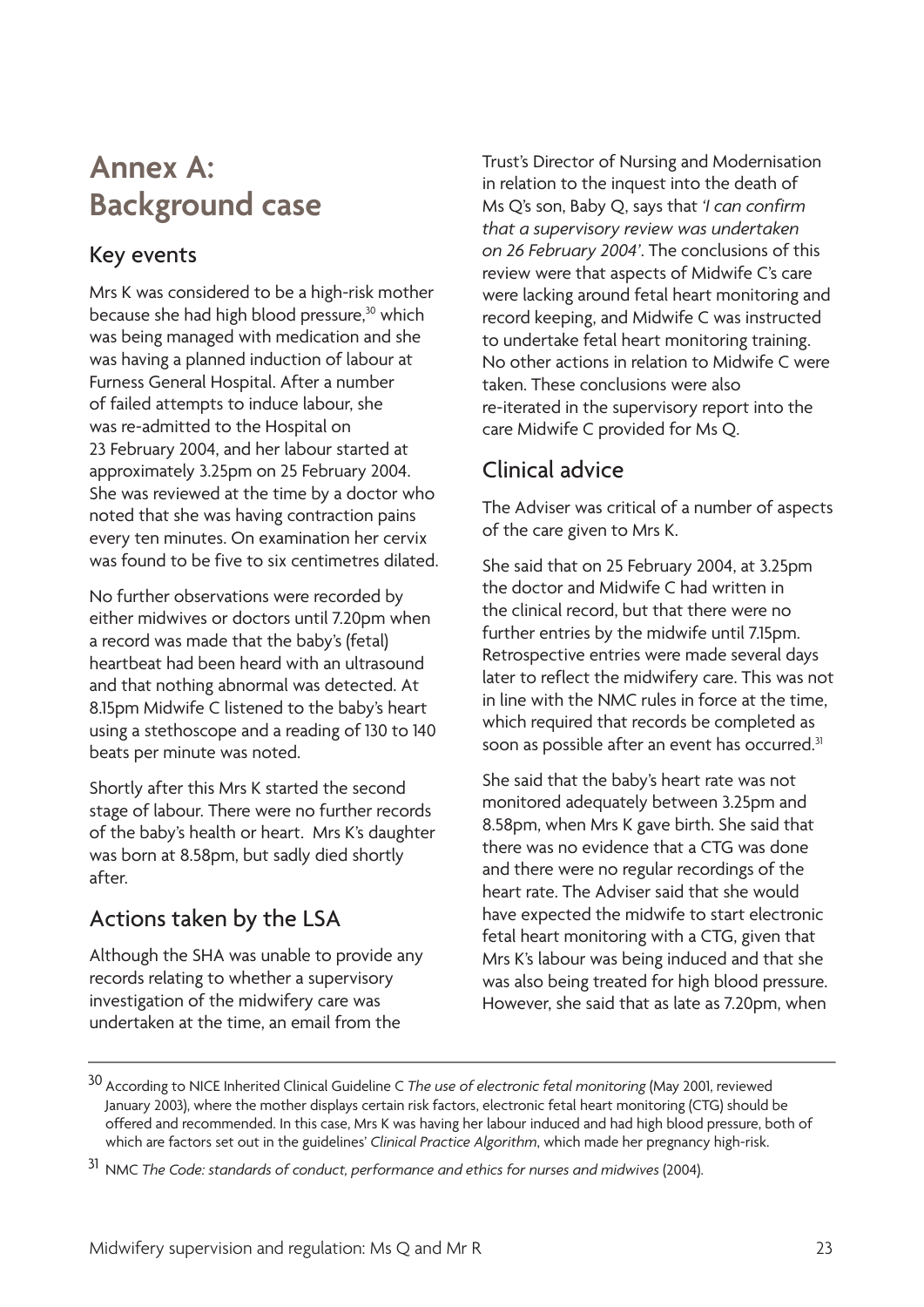there is a record that the heart was listened to with the aid of an ultrasound, the CTG had still not been started.

The Adviser said that once Mrs K was transferred to the labour ward at 8.15pm, a doctor reviewed her and found that her cervix was eight to nine centimetres dilated and an artificial rupture of the membranes was done.<sup>32</sup> She said that there was still no evidence of a CTG and that the baby's heart was listened to only once at 8.15pm, and there were no further entries until her baby was born.

The Adviser said that Mrs K's labour should have been managed as a high-risk pregnancy, but the care provided to her was below the standard which would have been expected even if she had been a low-risk pregnancy. If Mrs K had been treated as a high-risk mother, her baby's heart would have been continuously monitored using a CTG. However, even if Mrs K was considered low-risk, the baby's heart should have been listened to every 15 minutes from 3.30pm and appropriate entries made in the records. Instead there are only two entries between 3.30pm and 8.58pm when the baby was born.

In addition, the Adviser said that there was an inadequate assessment of Mrs K between 3.30pm and 8.58pm. She said that despite the risks associated with Mrs K's labour, her blood pressure, pulse and temperature had not been measured since 10am that morning.

The Adviser concluded that Mrs K should have been assessed and monitored more closely whilst in labour. She said that despite the fact that Mrs K was a high-risk mother, her baby was not monitored with a CTG and the midwifery care provided for her was below the appropriate standard at the time.

<sup>&</sup>lt;sup>32</sup> This involves a midwife or an obstetrician breaking the mother's membranes in order to induce or accelerate labour.